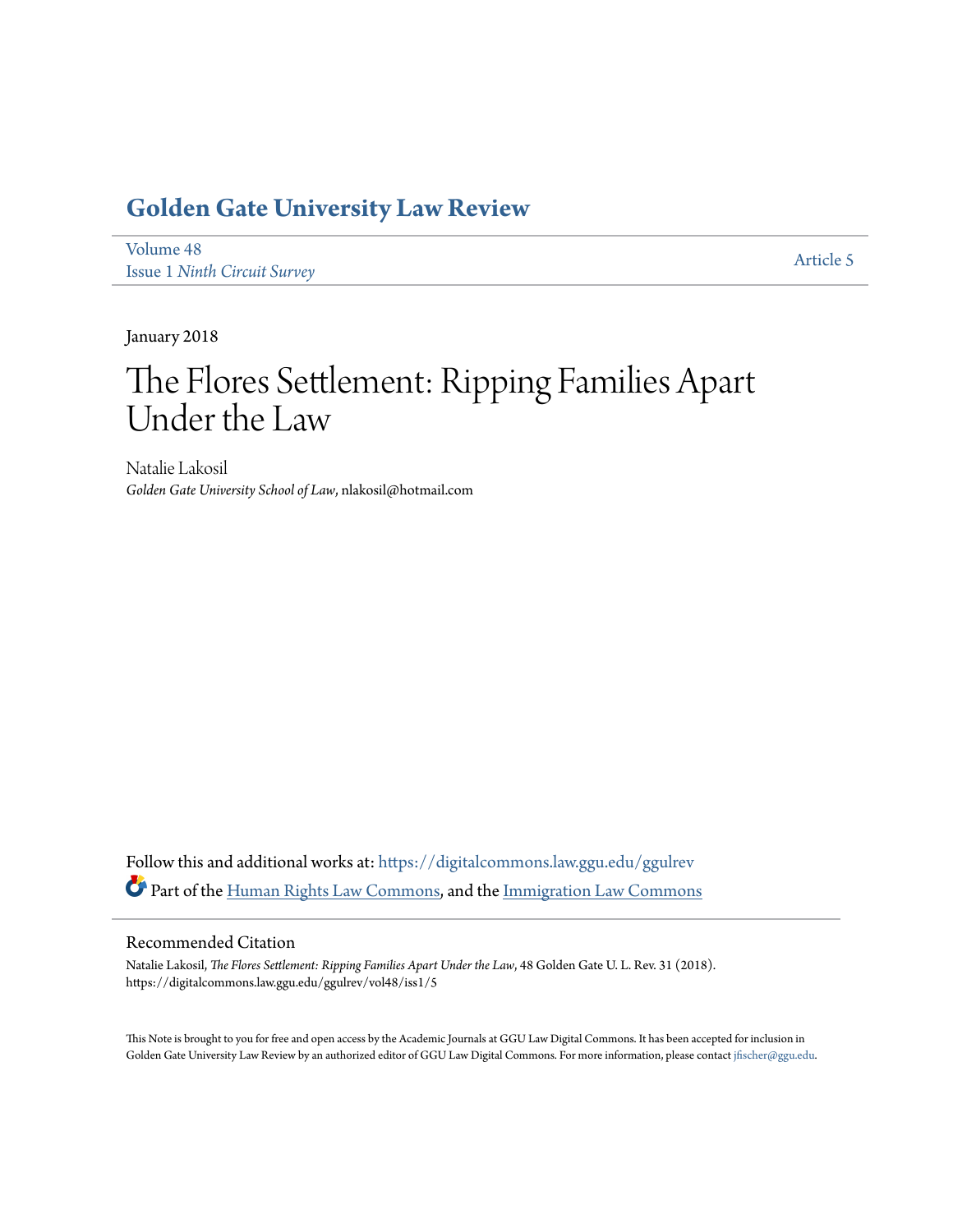### **NOTE**

1

### THE *FLORES* SETTLEMENT: RIPPING FAMILIES APART UNDER THE LAW

<sup>N</sup>ATALIE LAKOSIL\*

#### **INTRODUCTION**

The following quote is from an unknown former detainee at the Artesia Family Detention Center:

When we arrived at the U.S. border, I felt relieved because I thought we were finally safe. But immigration officials took my daughter and me to a place out in the middle of nothing in Artesia, New Mexico, where we were housed in trailers surrounded by barbed wire fences and cut off from the rest of the world. I only wanted to keep my daughter safe, that's why I came to the United States. But I couldn't keep her safe, not when we were locked away for months on end in a place that is bad for children. I understand that immigration officials need to have a system for keeping track of asylum seekers like my daughter and me while we wait for our legal hearings, but I don't think putting us in jail is the right way to do it. Why are we punishing children who have done nothing wrong? The only thing we have done is seek a safer, happier place for our children. Wouldn't any mother do that for her children?1

<sup>\*</sup> J.D. Candidate, Golden Gate University School of Law, May 2018; B.A. Journalism and Pre-Law, University of Arizona, May 2007. The author would like to thank her family, friends, and the entire *Golden Gate University Law Review* staff for their constant support and encouragement throughout the writing process. The author would also like to thank Professor Helen Chang, Professor Michael Daw, Professor Leslie Rose, and Professor Thomas Schaaf for their support and guidance.

<sup>1</sup> Andrea L. Alford, *Bait-and-Switch: As One Family Detention Center Closes, Another Opens,* ACLU WASH. LEGIS. OFF. (Dec. 23, 2014, 1:00 PM), https://www.aclu.org/blog/speakeasy/ bait-and-switch-one-family-detention-center-closes-another-opens.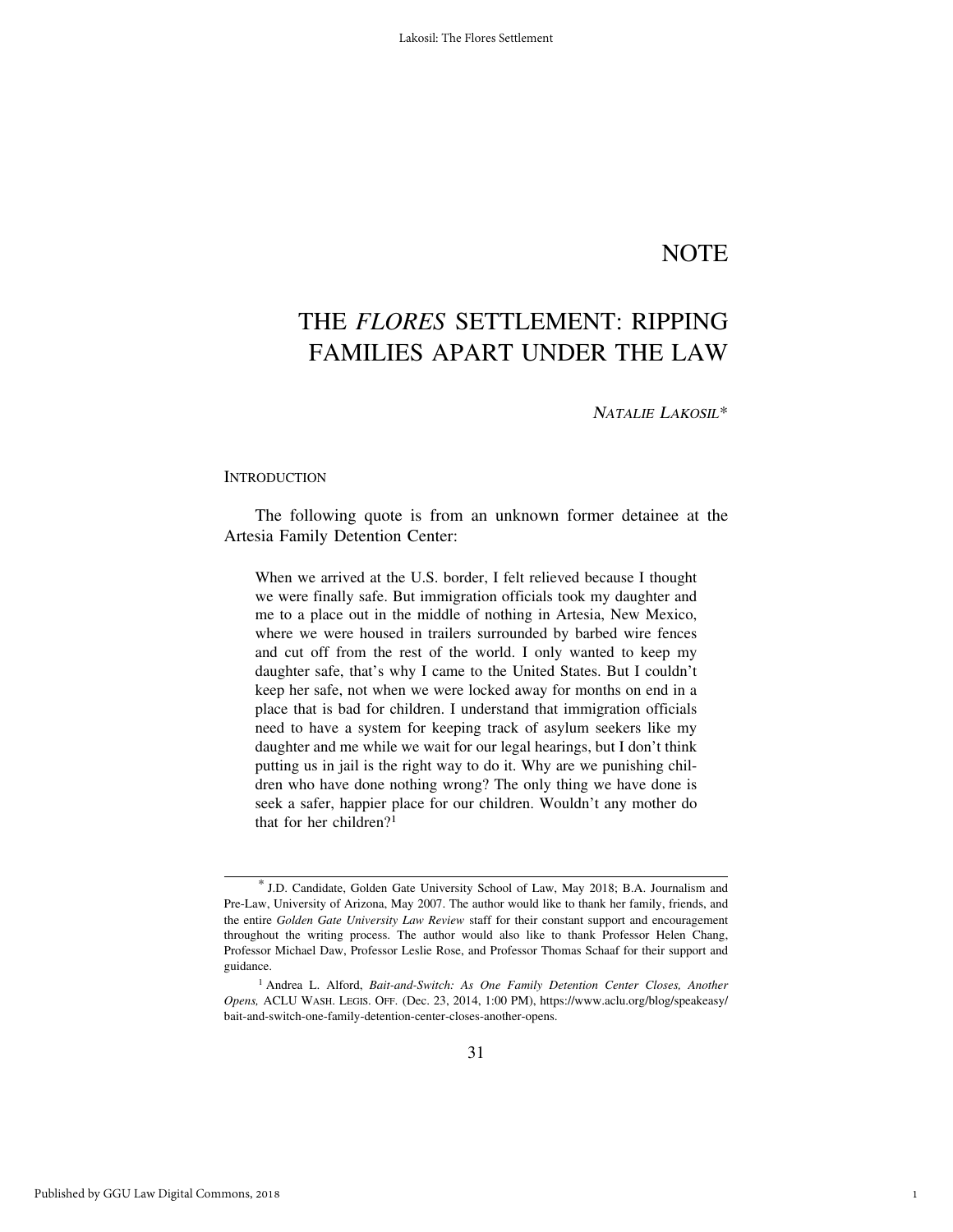The United States hosts the biggest immigration detention infrastructure in the world, detaining roughly 380,000 to 442,000 persons each year.2 In the 2013 fiscal year, the federal government detained more than 400,000 people in approximately 200 immigration jails.3 Prior to the 1980s, approximately 30 individuals were in immigration detention each day.4 Currently, the detention population has increased to roughly 34,000 people each day.5 On average, it costs taxpayers \$90.43 per day to detain an individual in a private immigration detention facility, compared to the average of \$72.69 for individuals in a municipal jail.6

In 2014, in response to the "surge" of 60,000 unaccompanied children and 26,000 families reaching the U.S. border, the federal government expanded its family detention centers.7 Many of the families that are exposed to family detention are from the "Northern Triangle" countries of Guatemala, Honduras, and El Salvador.8 The "Northern Triangle" is currently undergoing a well-documented human rights crisis.9 Almost 90% of individuals in family detention centers that are from the region pass their "credible or reasonable fear interviews" while seeking asylum.10

<sup>2</sup> *Immigration Detention Maps & Statistics*, CIVIC, http://www.endisolation.org/resources/immigration-detention/ (last visited Aug. 1, 2017).

<sup>3</sup> *Immigration Detention 101*, DET. WATCH NETWORK, https://www.detentionwatchnetwork .org/issues/detention-101 (last visited Aug. 1, 2017).

<sup>4</sup> *Immigration Detention Maps & Statistics*, CIVIC, http://www.endisolation.org/resources/immigration-detention/ (last visited Aug. 1, 2017).

<sup>5</sup> *Id.*

<sup>6</sup> *Id.*

<sup>7</sup> Pamela Constable, *U.S. Holding Families in Custody to Keep Others From Crossing the Border,* THE WASH. POST (Mar. 5, 2016), https://www.washingtonpost.com/local/social-issues/usholding-families-in-custody-to-keep-others-from-crossing-the-border/2016/03/05/14fc9fb6-da6d-11e5-891a-4ed04f4213e8\_story.html?utm\_term=.522d04eaabfa.

<sup>8</sup> REP. OF THE DHS ADVISORY COMM. ON FAM. RESIDENTIAL CTRS. (Sept. 30, 2016), https:// www.ice.gov/sites/default/files/documents/Report/2016/ACFRC-sc-16093.pdf.

<sup>&</sup>lt;sup>9</sup> *Id.* In 2016/2017 the "Northern Triangle," which is made up of the countries of "El Salvador, Guatemala and Honduras was one of the world's most violent places, with more people killed there than in most conflict zones globally. El Salvador's homicide rate of 108 per 100,000 inhabitants was one of the highest in the world. For many, daily life was overshadowed by criminal gangs." *Americas 2016/2017*, AMNESTY INT'L, https://www.amnesty.org/en/countries/americas/report-americas/ (last visited Oct. 30, 2017).

<sup>&</sup>lt;sup>10</sup> REP. OF THE DHS ADVISORY COMM. ON FAM. RESIDENTIAL CTRS. (Sept. 30, 2016), https:// www.ice.gov/sites/default/files/documents/Report/2016/ACFRC-sc-16093.pdf. Credible or reasonable fear interviews occur when an individual is seeking asylum in the United States. Asylum is granted based on if an individual has either "suffered persecution or fear that they will suffer persecution due to: race, religion, nationality, membership in a particular social group, [or] political opinion." *Asylum*, U.S. CITIZENSHIP AND IMMIGR. SERVS., https://www.uscis.gov/humanitarian/refugeesasylum/asylum (last visited Oct. 30, 2017).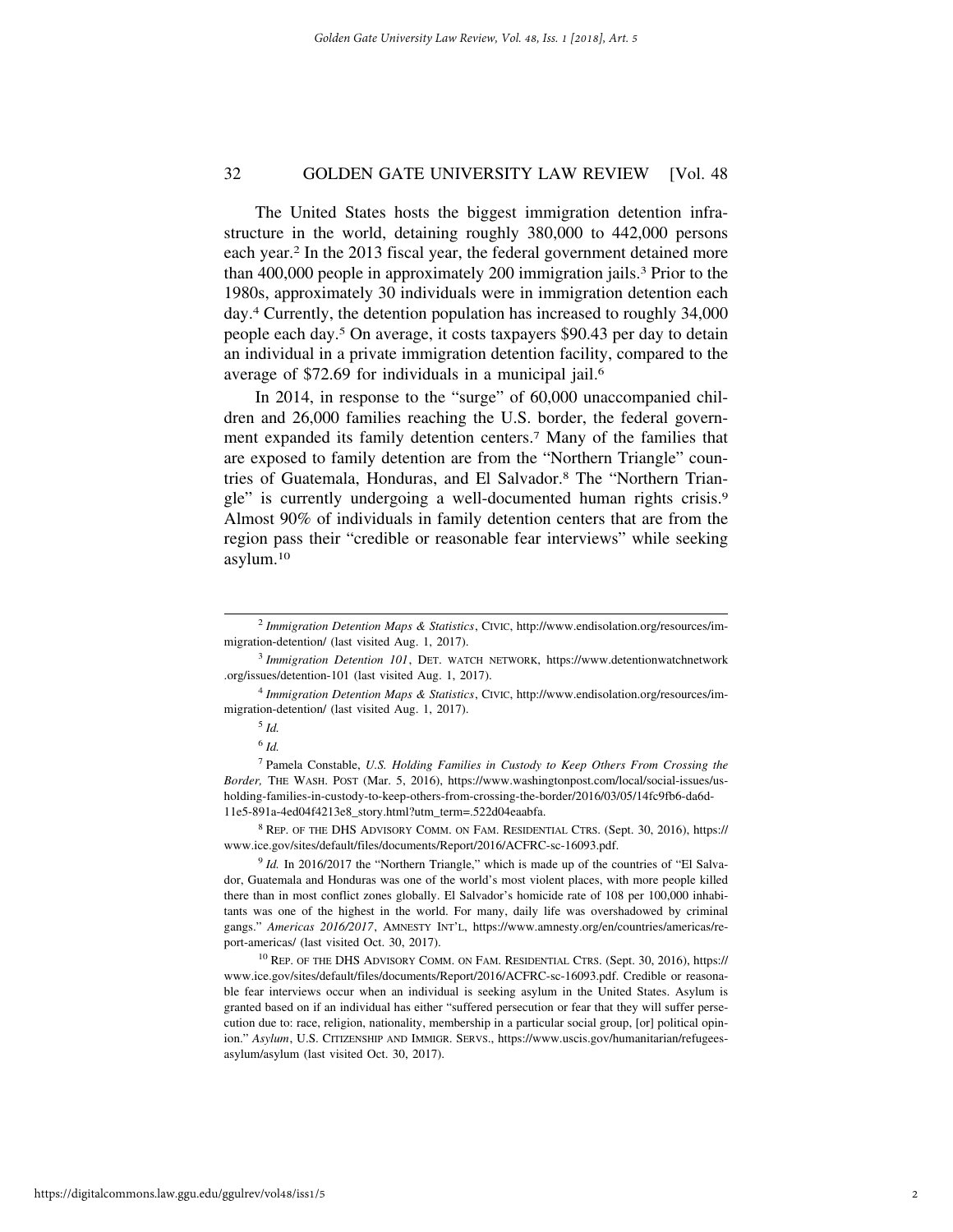The quote from the detained mother above has become an all too familiar story.11 This Note focuses on families' experiences in immigration detention centers, specifically how they are affected by the government practice of releasing children without simultaneously releasing their parents. In *Flores v. Lynch,*<sup>12</sup> a plaintiff class consisting of minors detained in the legal custody of the Department of Homeland Security ("DHS")13 sued then acting Attorney General of the United States, Loretta Lynch and other U.S. government organizations.<sup>14</sup> The suit sought to enforce a 1997 consent decree between the parties*.*15 The consent decree, ("the Settlement") implements standards that the government must abide by while minors are detained in custody.16 Additionally, the Settlement dictates who can take custody of such minors upon their release from U.S. Immigration and Customs Enforcement ("ICE") detainment.17 The *Flores* plaintiff class sought to enforce the Settlement in family detention centers where members of the class were being detained.18 The government argued that the Settlement only applies to unaccompanied minors and is not applicable to minors who are detained with their parents in family detention centers.<sup>19</sup>

In *Flores*, the United States Court of Appeals for the Ninth Circuit<sup>20</sup> held that the Settlement pertains to all minors detained in government custody.21 Additionally, the court held that the Settlement does not grant right of release to parents in detention with their children.<sup>22</sup> Lastly, it held that the government could not alter the Settlement to reflect that it

<sup>11</sup> *See also* Claudia Morales, *Families Crossing the Border: 'We Are Not Criminals,'* CNN (Nov. 2, 2016, 1:13 PM), http://www.cnn.com/2016/11/02/us/family-immigration-detention-centers/ index.html.

<sup>12</sup> Hereinafter, *Flores* refers to Flores v. Lynch, 828 F.3d 898 (9th Cir. 2016).

<sup>&</sup>lt;sup>13</sup> The minors in the original lawsuit were detained by the Immigration and Naturalization Service ("INS"). Congress enacted the Homeland Security Act in 2002, which abolished INS and shifted most of its immigration functions to DHS, which houses Immigration and Customs Enforcement ("ICE"). The Homeland Security Act delegated responsibility for the care and custody of unaccompanied minors to the Office of Refugee Resettlement in the Department of Health and Human Services. *Id.* at 904.

<sup>14</sup> *Id.*

<sup>15</sup> *Id.* at 902-05.

<sup>16</sup> *Id.* at 902 (The term "Settlement" in this Note refers to the *Flores* consent decree. The *Flores* Settlement is a 1987 stipulated consent decree between the U.S. government and a minor plaintiff class. The Settlement was eventually approved by the court in 1997 and is still in effect today).

<sup>17</sup> Flores v. Lynch, 828 F.3d 898, 904 (9th Cir. 2016).

<sup>18</sup> *Id.* at 898.

<sup>19</sup> *Id.*

<sup>20</sup> Hereinafter, "Ninth Circuit."

<sup>21</sup> *Flores*, 828 F.3d at 904.

<sup>22</sup> Flores v. Lynch, 828 F.3d 898 (9th Cir. 2016).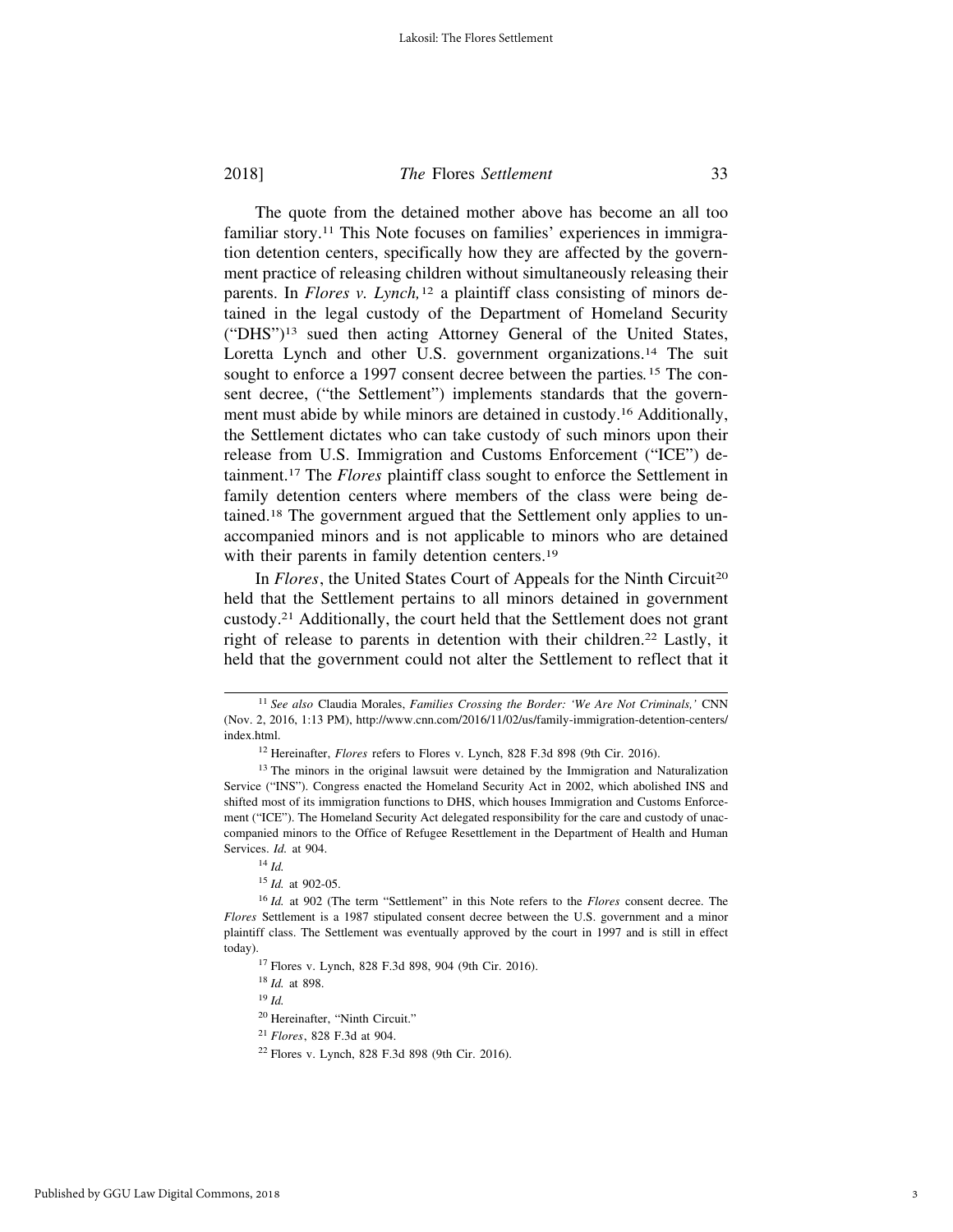did not apply to accompanied minors.23 The most significant portion of the ruling is the overturning of the district court's holding regarding parents' right of release with their children, which is the focus of this Note's argument.24

Section I provides the procedural and factual background of *Flores v. Lynch*, the recent history of family detention centers, and discusses the Ninth Circuit's ruling of the case. Section II provides the argument that, although the Ninth Circuit's holding is correct, the government refusing to release parents with their children is unconstitutional because it violates the parents' fundamental right to custody over their biological child and family unity. Furthermore, this Note urges Congress to codify law to ensure the constitutional rights afforded to detained families are recognized and parents are released with their children.

#### I. BACKGROUND

This section describes how the Settlement was formed and how it arrived before the Ninth Circuit. The section begins with a detailed description of the facts that resulted in the formation of the Settlement. It continues with a background on the history of family detention centers in the United States as it relates to this case. Next, is a discussion of the underlying litigation that resulted in the Ninth Circuit hearing the case. Lastly, this section provides a brief discussion of what the Ninth Circuit held in *Flores*.

#### A. HOW THE SETTLEMENT WAS FORMED

In 1984, the Immigration and Naturalization Service's ("INS") Western Region adopted a new release policy for deportable minors in government custody.25 The INS policy allowed for detained minors to only be released to parents or lawful guardians.26 Additionally, the policy allowed that in "unusual and extraordinary cases," certain agents could release a minor to a responsible individual who agreed to provide care and be accountable for the wellbeing and welfare of the child.27 In 1985,

<sup>23</sup> *Id.*

<sup>24</sup> *Id.*

<sup>25</sup> Flores by Galvez-Maldonado v. Meese, 934 F.2d 991, 994 (9th Cir. June 20, 1990), *opinion vacated and superseded on rehearing* Flores by Galvez-Maldonado v. Meese, 942 F.2d 1352 (9th Cir. Aug. 9, 1991), *rev'd,* Reno v. Flores, 507 U.S. 292, 295-96 (1993). The original complaint raised seven claims. Two of the claims challenged the INS Western Region's release policy on constitutional, statutory, and international law grounds, and the final five claims challenged the conditions of the minors' detention. *Id.*

<sup>26</sup> *Flores by Galvez-Maldonado*, 934 F.2d at 994.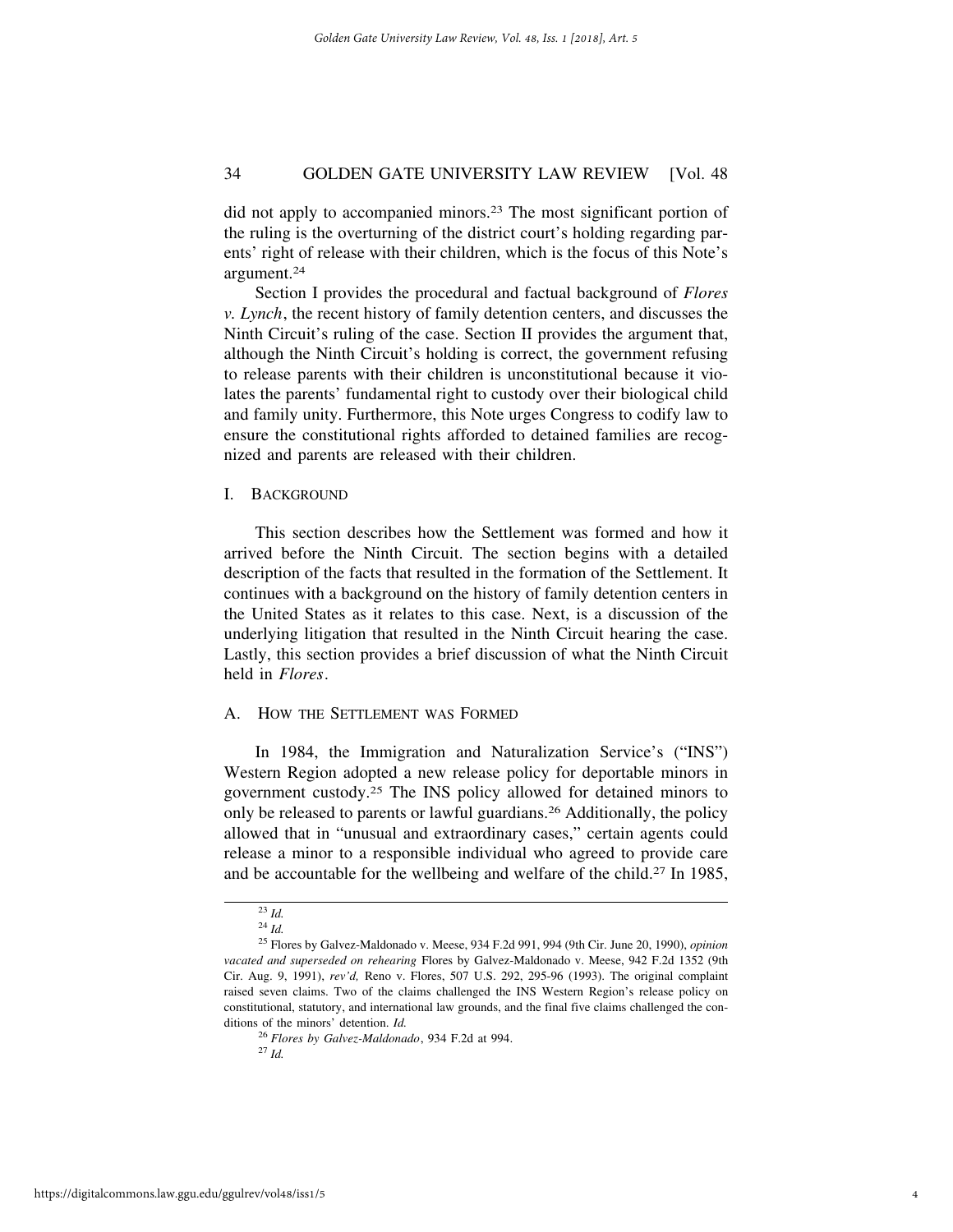four plaintiffs, including named plaintiff Jenny Flores, filed a class action in the United States District Court for the Central District of California against the U.S. government, alleging that the INS release policy was unconstitutional and challenging the conditions of juvenile detention.28 The district court certified two separate classes composed of all persons under the age of 18 within the INS Western Region that had been, were, or would be detained by INS agents, and those who had been, were, or would be subjected to the conditions the plaintiff class was arguing against.29

The parties entered into a consent decree, the Settlement, on November 30, 1987.30 The Settlement required that minors held in the custody of INS in the Western Region for more than 72 hours be housed in facilities meeting certain standards, including state standards for the housing and care of dependent children.<sup>31</sup> For example, the terms include standards requiring the government to provide adequate reading materials to detained juveniles and opportunities for exercise.32

The district court granted the plaintiff class partial summary judgment on their Equal Protection Clause ("EPC") claim that the INS had violated the EPC by treating minors in deportation and exclusion proceedings differently.33 In response to the court's holding, the INS adopted a new rule allowing minors in deportation proceedings "to be

<sup>&</sup>lt;sup>28</sup> *Id.* This case ultimately stemmed from the unreasonable body searches of minors in INS custody and procedures or lack thereof, the government had in place. *Id.*

 $29$  Flores v. Lynch, 828 F.3d 898, 902 (9th Cir. 2016). The two classes were composed of:

<sup>&</sup>quot;1. All persons under the age of eighteen (18) years who have been, are, or will be arrested and detained pursuant to 8 U.S.C. § 1252 by the [INS] within the INS' Western Region and who have been, are, or will be denied release from INS custody because a parent or legal guardian fails to personally appear to take custody of them.

<sup>2.</sup> All persons under the age of eighteen (18) years who have been, are, or will be arrested and detained pursuant to 8 U.S.C. § 1252 by the Immigration and Naturalization Service ("INS") within the INS' Western Region and who have been, are, or will be subjected to any of the following conditions:

a. inadequate opportunities for exercise or recreation;

b. inadequate educational instruction;

c. inadequate reading materials;

d. inadequate opportunities for visitation with counsel, family, and friends;

e. regular contact as a result of confinement with adult detainees unrelated to such minors either by blood, marriage, or otherwise;

f. strip or body cavity search after meeting with counsel or at any other time or occasion absent demonstrable adequate cause." *Id.*

<sup>30</sup> *Id.*

<sup>31</sup> Stipulated Settlement Agreement at Flores v. Meese, (C.D. Cal. 1997), https://www.aclu .org/legal-document/flores-v-meese-stipulated-settlement-agreement-plus-extension-settlement.

<sup>32</sup> *Flores*, 828 F.3d at 902.

<sup>&</sup>lt;sup>33</sup> *Id.* The differences in these two proceedings is not relevant to this Note or the current litigation. "Prior to April 1997 deportation and exclusion were separate removal procedures. The Illegal Immigration Reform and Immigrant Responsibility Act of 1996 consolidated these proce-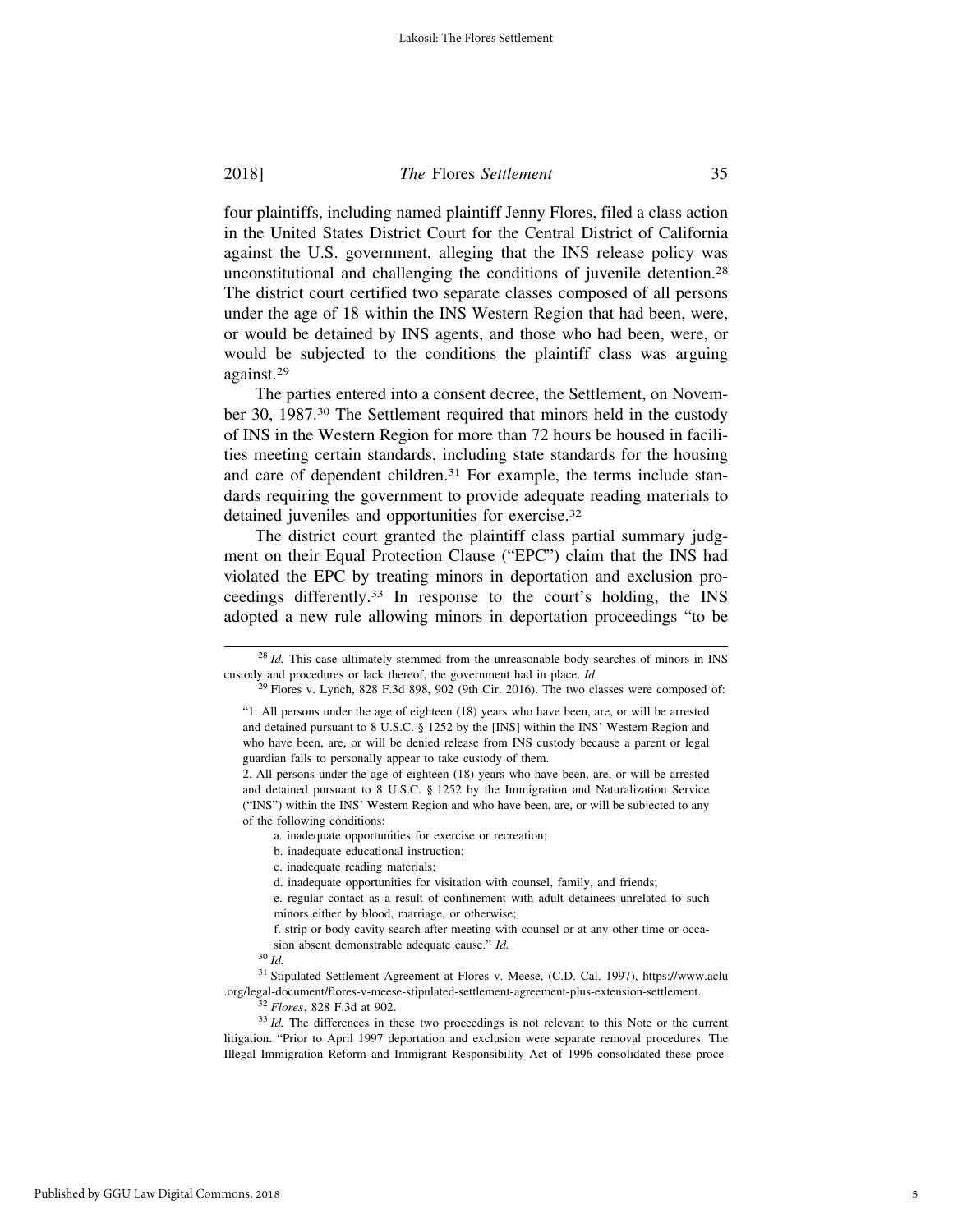released to their parents, adult relatives, or custodians designated by their parents; and if no adult relative was available, the rule allowed the INS discretion to release a detained relative" with the minor.<sup>34</sup>

In 1993, the U.S. Supreme Court<sup>35</sup> in *Reno v. Flores*, heard the constitutional arguments raised by the plaintiff class.36 In the original litigation, minors who were detained without their parents, ("unaccompanied minors"), sought to be released to people other than their parents and argued it was unconstitutional to hold them in detention.37 The Supreme Court held that the new policy was constitutional because the INS could not send the unaccompanied minors "off into the night on bond" or on their own recognizance.38

The Supreme Court reasoned that the INS had "decided to strike a balance" by creating a list of assumingly suitable guardians while preserving "the discretion of local INS directors to release detained minors to other custodians in unusual and compelling circumstances."39 At the top of the list are parents, "whom our society and this Court's jurisprudence have always presumed to be the preferred and primary custodians of their minor children."40

Additionally, the Supreme Court held that the right to be released to someone other than a parent is not a fundamental right, and that the government must know that someone will care for the minor pending determination of his or her deportation proceedings.<sup>41</sup> The Court reasoned it "is easily done when the juvenile's parents have also been detained and the family can be released together; it becomes complicated when the juvenile is arrested alone, *i.e.,* unaccompanied by a parent, guardian, or other related adult."42 The Supreme Court held that the government must only provide care that is adequate, and is not required to release juveniles to adults that are not family members.43

In 1997, the U.S. District Court for the Central District of California approved the Settlement, which ultimately "sets out nationwide policy for the detention, release, and treatment of minors in the custody of INS"

dures." *Deportation*, U.S. CITIZENSHIP AND IMMIGR. SERVS., https://www.uscis.gov/tools/glossary/ deportation (last visited Oct. 30, 2017).

<sup>34</sup> *Flores*, 828 F.3d at 902; *see* Reno v. Flores, 507 U.S. 292, 296-97 (1993); Detention and Release of Juveniles, 53 Fed. Reg. 17449, 17451 (1988) (codified as amended*,* 8 C.F.R. § 236.3).

<sup>35</sup> Hereinafter, "Supreme Court."

<sup>36</sup> *Flores*, 507 U.S. at 294-95.

<sup>37</sup> *Id.* at 301-02.

<sup>38</sup> *Id.* at 295.

<sup>39</sup> Reno v. Flores, 507 U.S. 292, 310 (1993).

<sup>40</sup> *Id.*

<sup>41</sup> *Id.* at 295.

<sup>43</sup> *Id.* at 313-15; Flores v. Lynch, 828 F.3d 898, 904 (9th Cir. 2016).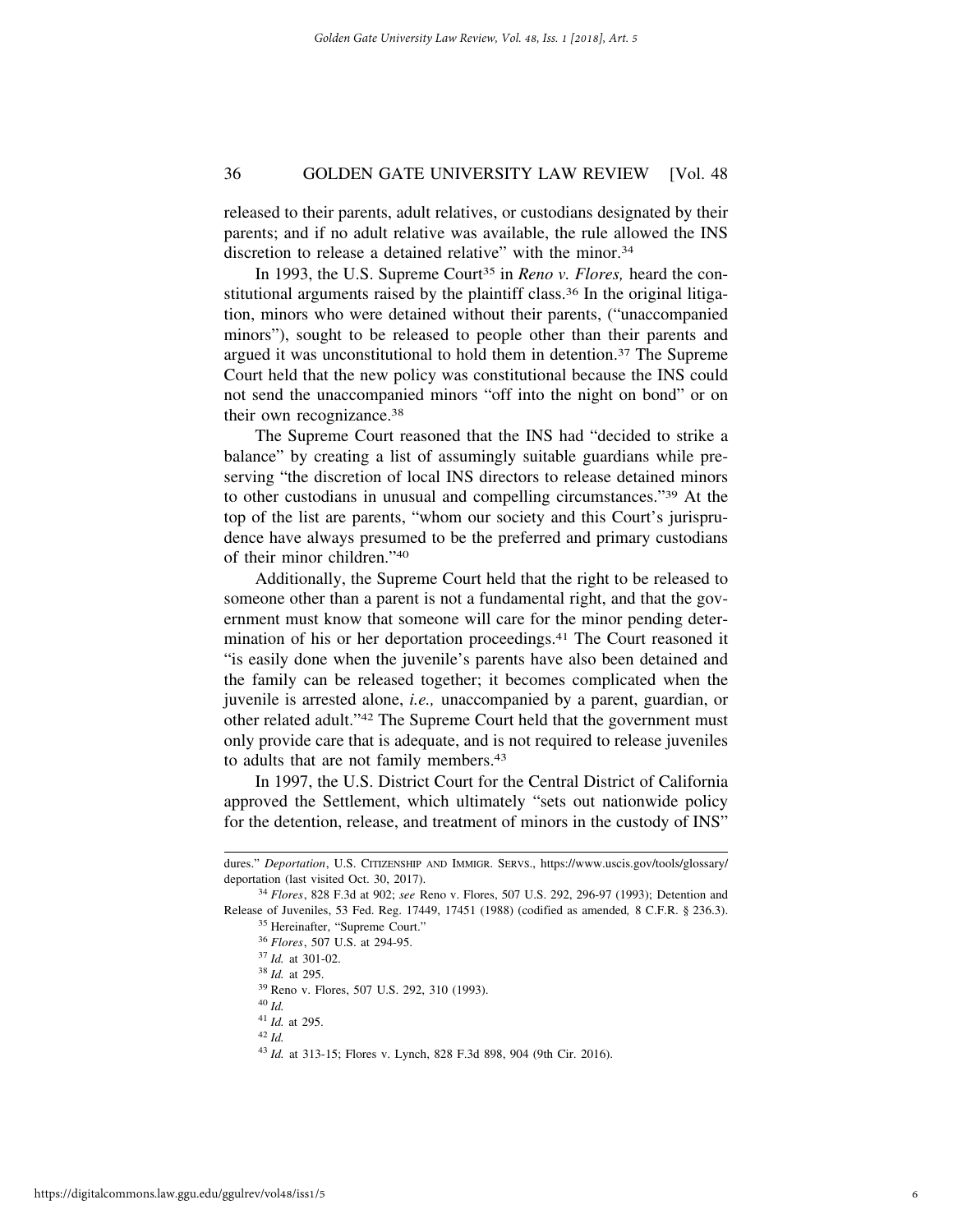and is still in effect today.44 The Settlement was to terminate within five years of court approval or within three years after the court found the government to be in substantial compliance with the Settlement.45 In 2001, the parties stipulated that the Settlement would terminate 45 days after the government's final publication of regulations applying the Settlement.46 As of the publication of this Note, the government has not yet published these regulations. However, Congress partially codified the terms of the Settlement, creating some statutory standards for unaccompanied minors through the William Wilberforce Trafficking Victims Protection Reauthorization Act of 2008 ("TVPRA").47

The Settlement guides the government standards for minors in custody regarding "food, clothing, grooming items, medical and dental care, individualized needs assessments, educational services, recreation and leisure time, counseling, access to religious services, contact with family members, and a reasonable right to privacy."48 It defines the contracting class as "[a]ll minors who are detained in the legal custody of the INS."49 The Settlement states that, when a juvenile is taken into custody by the INS, the INS shall expeditiously process the juvenile, provide the juvenile with a notice of rights, and if release is not possible, place the juvenile in a non-secured, licensed facility within five days.50 However, the Settlement also provides that in "the event of an emergency or influx of minors into the United States, the INS need only make the transfer as expeditiously as possible."51

The Settlement creates a presumption in favor of releasing juveniles.52 If INS determines that detention of the minor is not required "either to secure his or her timely appearance before the INS or the immigration court, or to ensure the minor's safety or that of others, the INS shall release a minor from its custody without unnecessary delay . . . . "<sup>53</sup> Furthermore, it requires prompt and continuous efforts toward family

<sup>44</sup> *Flores*, 828 F.3d at 901, 904.

<sup>45</sup> Stipulated Settlement Agreement at Flores v. Meese, (C.D. Cal. 1997), https://www.aclu .org/legal-document/flores-v-meese-stipulated-settlement-agreement-plus-extension-settlement.

<sup>46</sup> *Flores*, 828 F.3d at 903.

<sup>47</sup> *Id.* at 904; *see* 8 U.S.C. § 1232(c)(2)(A) (an unaccompanied minor "shall be promptly placed in the least restrictive setting that is in the best interest of the child," subject to flight and danger concerns). TVPRA is not relevant to this Note because this Note focuses solely on accompanied minors.

<sup>48</sup> Flores v. Lynch, 828 F.3d 898, 903 (9th Cir. 2016) (quoting Paragraph 12 of the Settlement).

<sup>49</sup> *Id.* at 902 (quoting Paragraph 10 of the Settlement).

<sup>50</sup> *Id.* (quoting Paragraph 12(A) of the Settlement).

<sup>51</sup> *Id.*

<sup>52</sup> *Id.* at 901.

<sup>53</sup> Flores v. Lynch, 828 F.3d 898, 903 (9th Cir. 2016).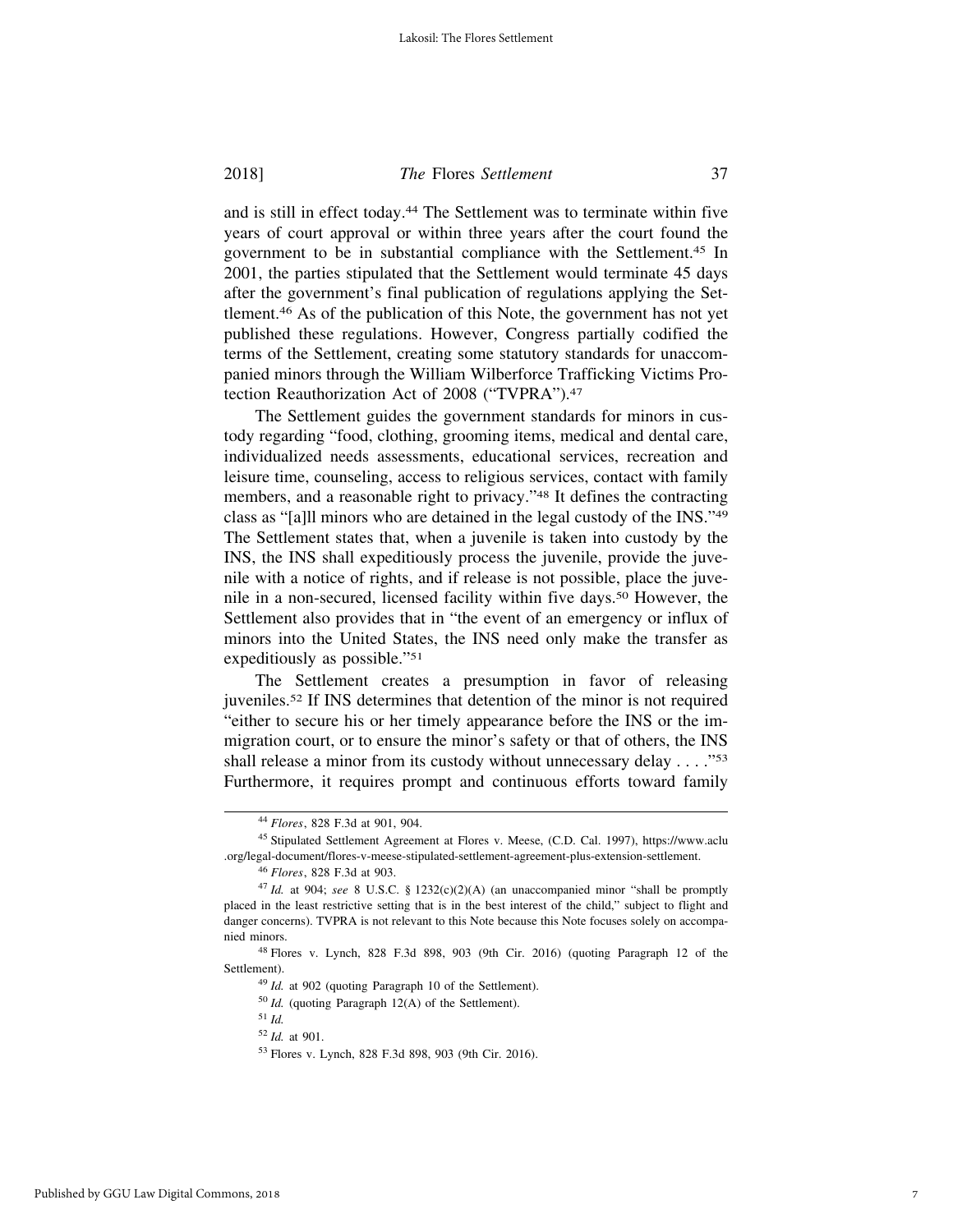reunification and the release of the juvenile.<sup>54</sup> In certain situations, some minors may be held in juvenile detention facilities instead of a licensed program.55

#### B. U.S. IMMIGRATION FAMILY DETENTION CENTERS

Prior to 2001, families that were stopped by the government for entering the United States illegally were often released as opposed to being detained because of the lack of family bed space available.<sup>56</sup> Detained families were housed separately, and parents were split from their children.57 However, immigration policy drastically changed after the events of September 11, 2001, leading to "more restrictive immigration controls, tougher enforcement, and broader expedited removal of illegal aliens, which made the automatic release of families problematic."58

In 2001, a family detention center was opened in Berks County, Pennsylvania ("Berks").<sup>59</sup> In 2006, DHS opened a second facility, the Don T. Hutto Family Residential Center ("Hutto").<sup>60</sup> In 2007, three minors at Hutto sued the government in the Western District of Texas alleging that the detention conditions violated the terms of the Settlement and sought to be released with their parents, who were being detained with them.61 During the litigation proceedings of *Bunikyte ex rel. Bunikiene v. Chertoff*, the plaintiffs and their parents sought asylum from various countries while being detained at Hutto.<sup>62</sup> The government argued that the Settlement only applied to unaccompanied minors.63 Ultimately, the district court disagreed with the government and found that by its terms, the Settlement applies to all minors in the custody of government agencies such as ICE and DHS and that it had been violated.64 The court rejected the claim that the Settlement entitled parents a right of release.65 The case settled before trial; however, the Ninth Circuit used the decision

<sup>54</sup> *Id.* (quoting Paragraph 18 of the Settlement).

<sup>55</sup> *Id.* (quoting Paragraph 12 of the Settlement).

<sup>56</sup> *Id.* <sup>57</sup> *Id.*

<sup>58</sup> Flores v. Lynch, 828 F.3d 898, 903 (9th Cir. 2016).

<sup>59</sup> *Id.* Berks is a converted nursing home. *Id.*

<sup>60</sup> *Id.* at 904. In 2009, ICE stopped detaining families in the Hutto facility. Between 2009 and 2014, the Berks facility was the only family dentition facility in operation. Hutto is located in Taylor, Texas, and was previously a medium security prison. *Id.*; Lazaro Zamora, *What You Need to Know: Immigrant Family Detention,* BIPARTISAN POL'Y CTR. (Aug. 27, 2015), http://bipartisanpolicy.org/blog/what-you-need-to-know-immigrant-family-detention/.

<sup>61</sup> *Flores*, 828 F.3d at 904.

 $62$  Bunikyte ex rel. Bunikiene v. Chertoff, 2007 WL 1074070 at  $*1$  (W.D. Tex. 2007).

<sup>63</sup> *Flores*, 828 F.3d at 904.

<sup>64</sup> *Id.*

<sup>65</sup> *Id.*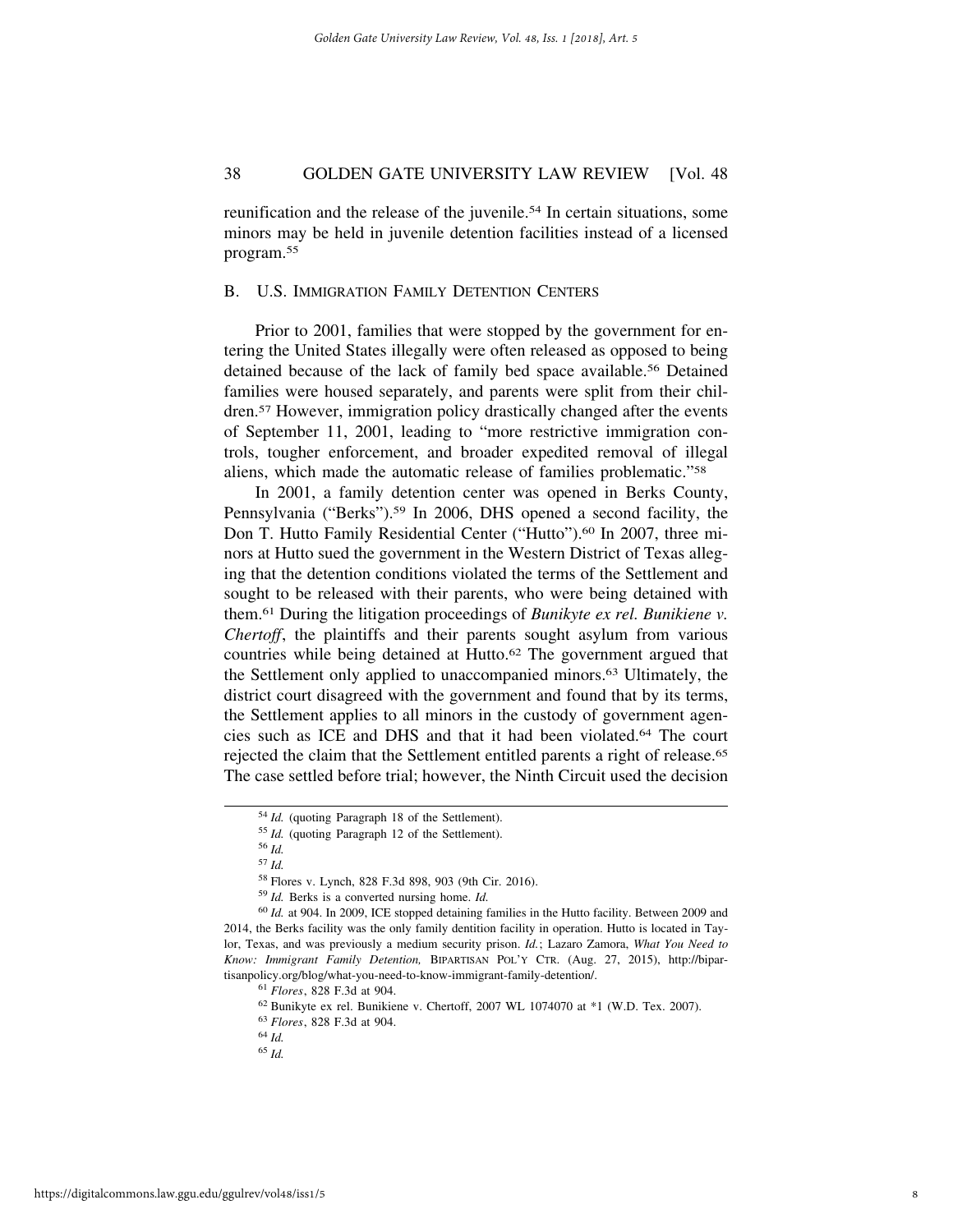in its *Flores* analysis to reverse the district court's holding, which granted parents a right of release.66

In 2014, there was significant growth in the number of undocumented parents and children entering the United States-Mexico border from Central America.67 At the time, Berks detention facility was the only open and operating family detention center.68 In response to the vast increase of families arriving at the border, the government opened three more family detention centers in Karnes City and Dilley, Texas, and Artesia, New Mexico.69 Karnes and Dilly currently operate under ICE's Family Residential Standards;70 those standards do not conform to the requirements of the Settlement.71

Previously, in 2011, ICE's policy was to place families stopped near the border in regular removal proceedings rather than expedited removal proceedings.72 However, in the summer of 2014, when the number of unaccompanied children and families increased, the policy changed.73 After the increase, DHS Secretary Jeh Johnson publicly stated that the government would detain families in order to deter others from coming to the United States.74 After this statement, DHS began placing families, consisting primarily of mothers and their children, in expedited removal proceedings, and detaining them, rather than issuing them Notices to Appear and then releasing them.75

In January 2015, in the U.S. District Court of Colombia, a group of Central American migrants filed a class action against the government regarding the government's release policy under the Due Process Clause.76 In *R.I.L–R v. Johnson,* the plaintiffs' alleged that DHS had adopted a no-release policy as to Central American families.77 The district court held that the government had not implemented such a policy,

<sup>66</sup> *Id.* (quoting *In re* Hutto Family Det. Ctr., No. 1:07–cv–00164–SS, Dkt. 94 (W.D. Tex. Aug. 26, 2007)).

<sup>67</sup> *Flores*, 828 F.3d at 904; *see* Jonathan T. Hiskey et al., *Understanding the Central American Refugee Crisis,* AMERICAN IMMIGR. COUNCIL (Feb. 1, 2016), https://www.americanimmigration council.org/research/understanding-central-american-refugee-crisis.

<sup>68</sup> REP. OF THE DHS ADVISORY COMM. ON FAM. RESIDENTIAL CTRS. (Sept. 30, 2016), https:// www.ice.gov/sites/default/files/documents/Report/2016/ACFRC-sc-16093.pdf.

<sup>69</sup> Flores v. Lynch, 828 F.3d 898, 904 (9th Cir. 2016).

<sup>70</sup> *Family Residential Standards*, U.S. IMMIGR. AND CUSTOMS ENFORCEMENT, https://www.ice .gov/detention-standards/family-residential (last visited Sept. 4, 2017).

<sup>71</sup> *Flores*, 828 F.3d at 904.

<sup>72</sup> REP. OF THE DHS ADVISORY COMM. ON FAM. RESIDENTIAL CTRS. (Sept. 30, 2016), https:// www.ice.gov/sites/default/files/documents/Report/2016/ACFRC-sc-16093.pdf.

<sup>73</sup> *Id.*

<sup>74</sup> *Id.*

<sup>75</sup> *Id.*

<sup>76</sup> Flores v. Lynch, 828 F.3d 898, 904 (9th Cir. 2016).

<sup>77</sup> *Id.*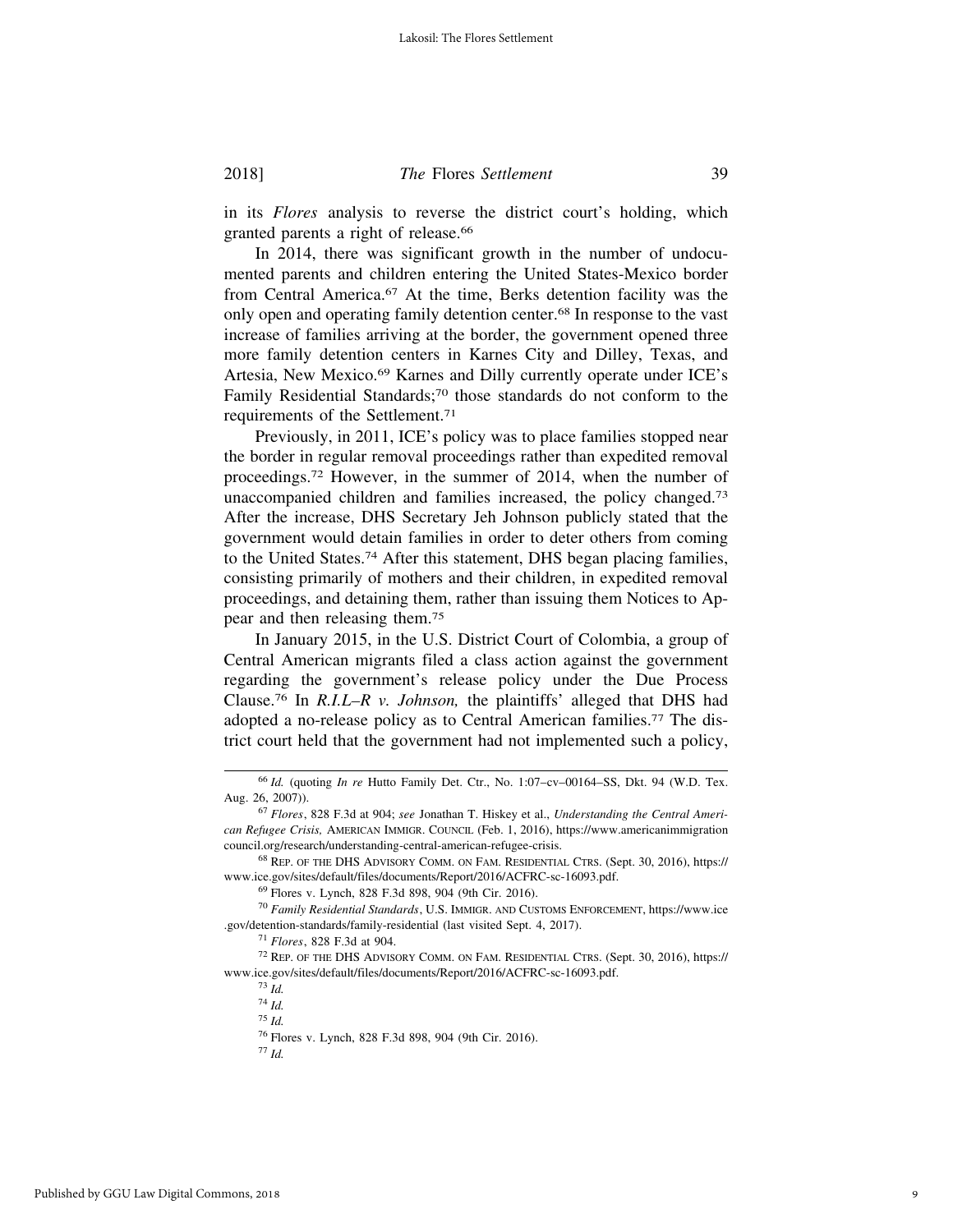but did find support for the plaintiffs' alternative assertion that the policy directed ICE agents to factor "deterrence of mass migration" into their custody decisions.78 Furthermore, the district court found the DHS policy of deterrence to be a factor that had played a substantial part in the high number of Central American families being detained.79

In May 2015, the government informed the district court that it would no longer use deterrence as a factor in family custody determinations.80 Following the government's statement to the court and through an agreement between the parties, the case ended.81 The Ninth Circuit also considered this case in its analysis of *Flores v. Lynch*. 82

#### C. <sup>F</sup>LORES <sup>V</sup>. LYNCH IN THE CENTRAL DISTRICT OF CALIFORNIA

On February 2, 2015, the most recent litigation was brought in the Central District of California.83 The *Flores* class filed a motion seeking to enforce the terms of the Settlement and arguing, similarly to *R.I.L–R. v. Johnson,* that the government had breached the Settlement in a number of ways.84 The plaintiff class alleged that the government was not releasing minors as it had in the past and failed to abide by the standards of care required under the terms of the Settlement.85

The plaintiff class brought the motion to enforce the 18-year-old Settlement against then acting U.S. Secretary of Homeland Security Jeh Johnson, DHS, and its subordinate entities, ICE and U.S. Customs and Border Protection ("CBP").<sup>86</sup> In response, the government argued that the terms of the Settlement do not extend to accompanied minors and filed a motion to amend the Settlement to reflect that claim.87 The plaintiff class proposed that the government comply with the Settlement by releasing minors without unwarranted delay and firstly to a parent, including any parents who were apprehended and currently detained alongside that minor.<sup>88</sup> The district court acknowledged that the terms of the Settlement do not directly provide any rights for adults and their treat-

<sup>81</sup> Flores v. Lynch, 828 F.3d 898, 905 (9th Cir. 2016).

<sup>82</sup> *Id.* at 904-05.

<sup>83</sup> *Id.* at 905; The Settlement provides for legal claims to be brought in the Central District of California; however, it allows for individual challenges to placement or detention conditions to be brought in any district court that venue is proper and where the court has jurisdictional power to hear the case. *Id.* at 903.

<sup>84</sup> *Id.* at 905.

<sup>85</sup> *Id.*

<sup>86</sup> *Id.*

<sup>78</sup> *Id.* <sup>79</sup> *Id.*

<sup>80</sup> *Id.*

<sup>88</sup> *Id.* at 908.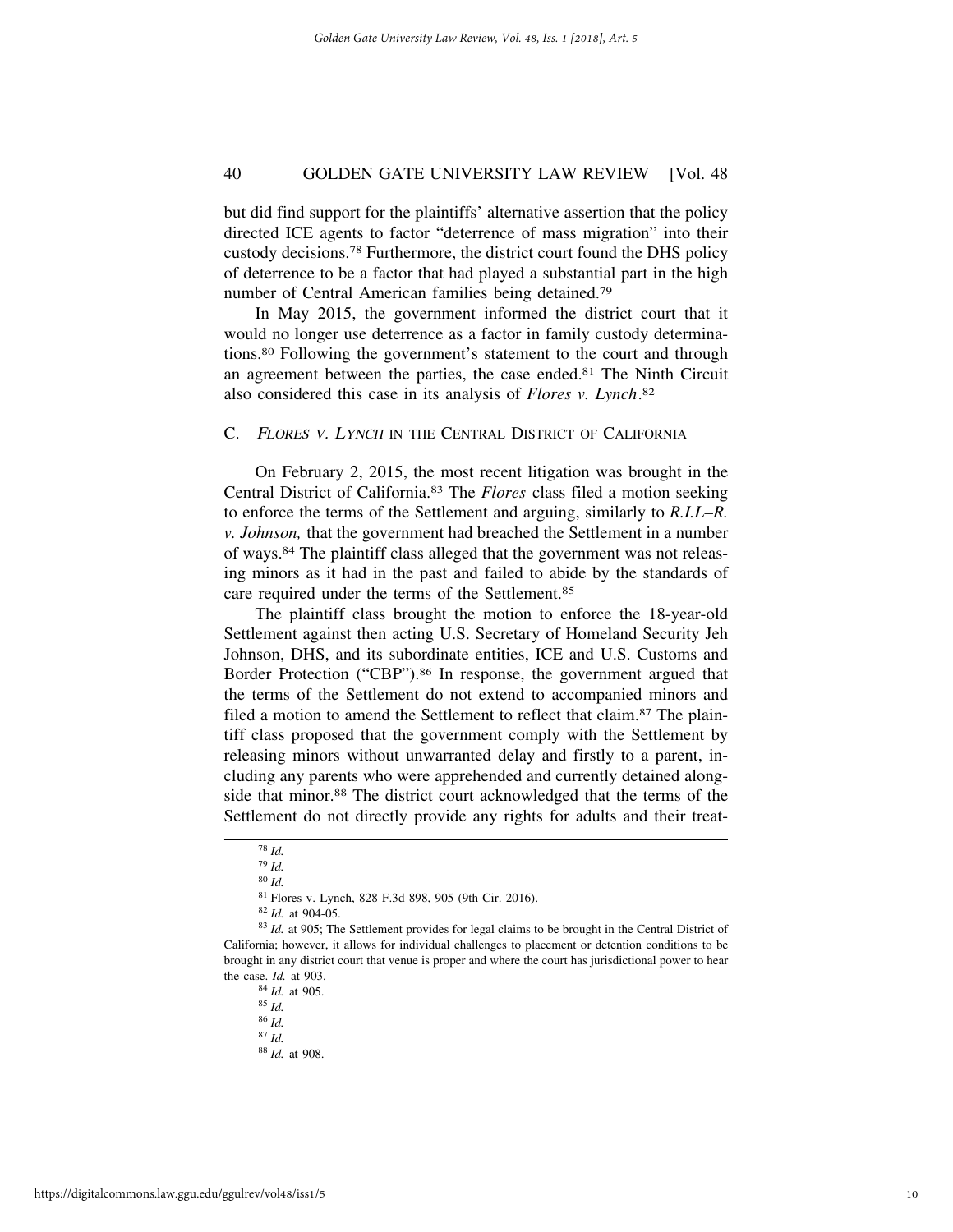ment in detention.89 However, it reasoned "ICE's blanket no-release policy with respect to mothers cannot be reconciled with the Agreement's grant to class members of a right to preferential release to a parent."90

On July 24, 2015, the district court granted the plaintiffs' motion to enforce the Settlement in family detention centers.91 The district court held that the government had breached the Settlement because the terms apply to *all* minors in detention,<sup>92</sup> and denied the government's motion to amend the Settlement.93 The district court held that the government must comply with the Settlement, and unless the parent is subject to mandatory detention, "the government must release an accompanying parent as long as doing so would not create or pose a significant flight risk or safety risk."94

The district court reinforced its conclusion by finding that the regulation upheld by the Supreme Court in the original *Flores v. Reno* case did support the release of an accompanying family member.<sup>95</sup> The language of the Settlement that the district court focused on was: "[i]f a relative who is not in detention cannot be located to sponsor the minor, the minor may be released with an accompanying relative who is in detention."96 Furthermore, it found support through ICE's prior practice of usually releasing parents who were not found to be a flight risk or safety risk<sup>97</sup>

On October 23, 2015, the district court set forth the remedies the government was required to implement for its breach.98 Although the district court entertained the motion to amend, it found the government had not moved to modify the Settlement properly and held that the Settlement could not be altered.99 The district court discussed in detail why

<sup>89</sup> *Id.*

<sup>90</sup> *Id.* (quoting Flores v. Johnson, 212 F. Supp. 3d 864, 874 (C.D. Cal. 2015)).

<sup>91</sup> Flores v. Lynch, 828 F.3d 898, 905 (9th Cir. 2016).

<sup>92</sup> *Flores*, 212 F. Supp. 3d at 872.

<sup>93</sup> *Flores*, 828 F.3d at 905.

<sup>94</sup> *Id.* at 908.

<sup>95</sup> *Id.*; *see* 8 C.F.R. § 212.5(b)(3)(ii) (2011).

<sup>96</sup> Flores v. Lynch, 828 F.3d 898, 905 (9th Cir. 2016) (citing 8 C.F.R. § 212.5(a)(3) (1997)); *cf.* Reno v. Flores, 507 U.S. 292, 315 (1993).

<sup>97</sup> *Flores*, 828 F.3d at 908.

<sup>&</sup>lt;sup>98</sup> *Id.* at 901 (The district court ordered the government to implement the following remedies: "(1) 'make prompt and continuous efforts toward family reunification,' (2) release class members without unnecessary delay, (3) detain class members in appropriate facilities, (4) release an accompanying parent when releasing a child unless the parent is subject to mandatory detention or poses a safety risk or a significant flight risk, (5) monitor compliance with detention conditions, and (6) provide class counsel with monthly statistical information.").

<sup>99</sup> Flores v. Lynch, 212 F. Supp. 3d 907, 910 (C.D. Cal. 2015), *aff'd in part, rev'd in part and remanded by* Flores v. Lynch, 828 F.3d 898 (9th Cir. 2016).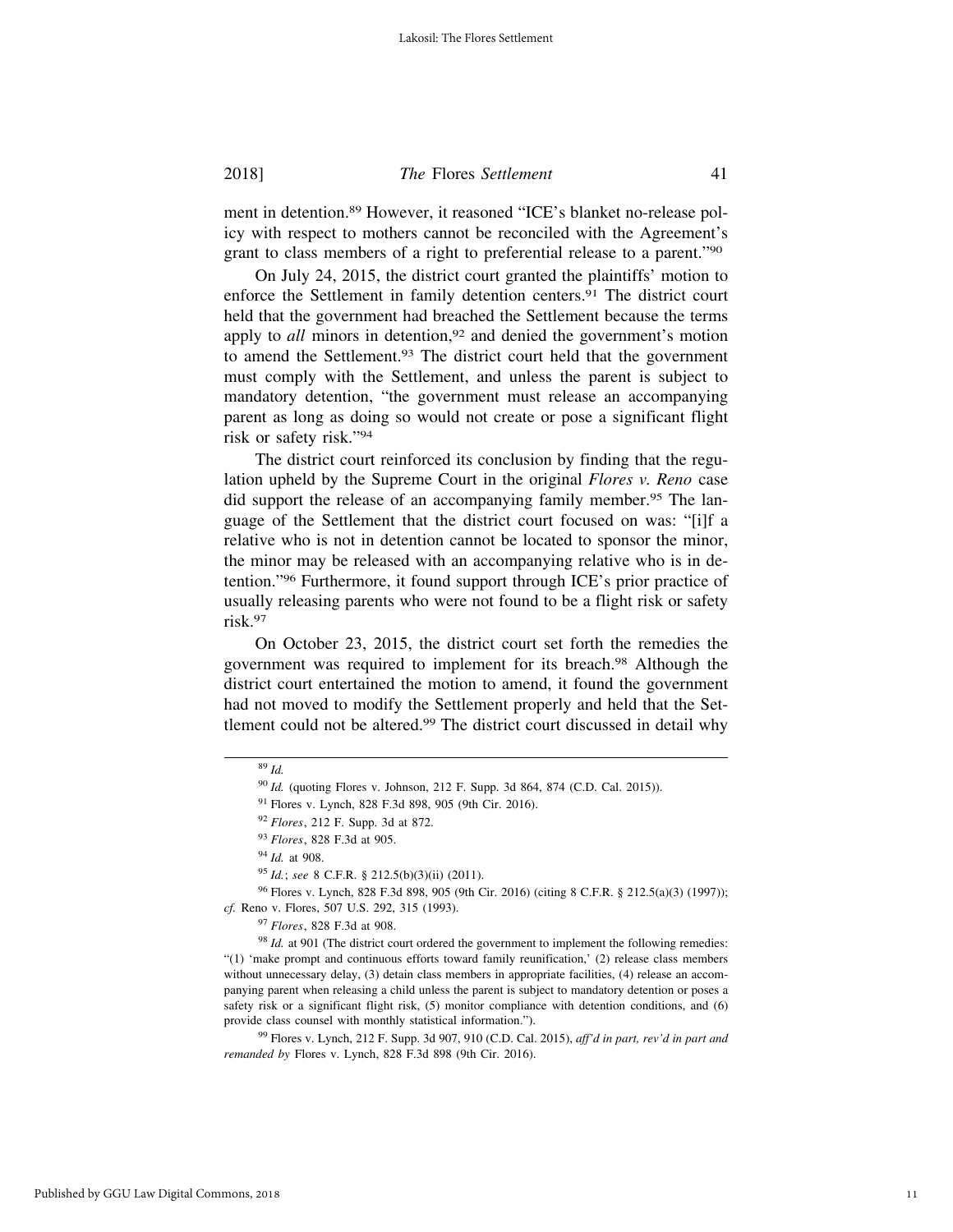it rejected the government's motion for reconsideration.100 The government appealed to the Ninth Circuit.101 On appeal, the government argued that the Settlement only applies to unaccompanied minors and is not violated when minors accompanied by parents or other adult family members are placed in family detention centers.102 Furthermore, the government challenged the district court's holding regarding the right of release of parents and the district court's denial of its motion to modify the Settlement.103

#### D. THE NINTH CIRCUIT'S ANALYSIS OF FLORES V. LYNCH

On appeal, the Ninth Circuit held that the Settlement unambiguously applies to accompanied<sup>104</sup> and unaccompanied minors; the Settlement does not provide parents who accompany detained minors an affirmative right of release; and modification of the Settlement was not necessary.105 Previously, no court has held that the Settlement applied to accompanied minors in detention. This section discusses the three holdings individually.

#### *1. Settlement Applies to All Minors*

First, the Ninth Circuit held that the Settlement unambiguously applies to accompanied and unaccompanied minors by its express terms.106 The Settlement defines a minor as "any person under the age of eighteen (18) years who is detained in the legal custody of the INS."107 Furthermore, the Settlement's scope is described as setting a "nationwide policy for the detention, release, and treatment of minors in the custody of the INS," and it defines the plaintiff class as "[a]ll minors who are detained

<sup>100</sup> *Id.* at 909-14. The court rejected the motion based on Local Rule 7–18. The court found that none of the enumerated limitations applied, and that the defendants improperly brought the motion for reconsideration. *Id.*

<sup>101</sup> Flores v. Lynch, 828 F.3d 898, 905 (9th Cir. 2016).

<sup>102</sup> *Id.* at 905-10.

<sup>103</sup> *Id.*

<sup>104</sup> Immigration laws do not define the term 'accompanied' children or minors, but children arriving in the United States with a parent or guardian are considered accompanied. *See* AM. IM-MIGR. COUNCIL, A Guide to Children Arriving at the Border: Laws, Policies and Responses (June 26, 2015), https://www.americanimmigrationcouncil.org/research/guide-children-arriving-border-lawspolicies-and-responses.

<sup>105</sup> *Flores*, 828 F.3d at 901.

<sup>106</sup> *Id.*

<sup>107</sup> *Id.* at 905.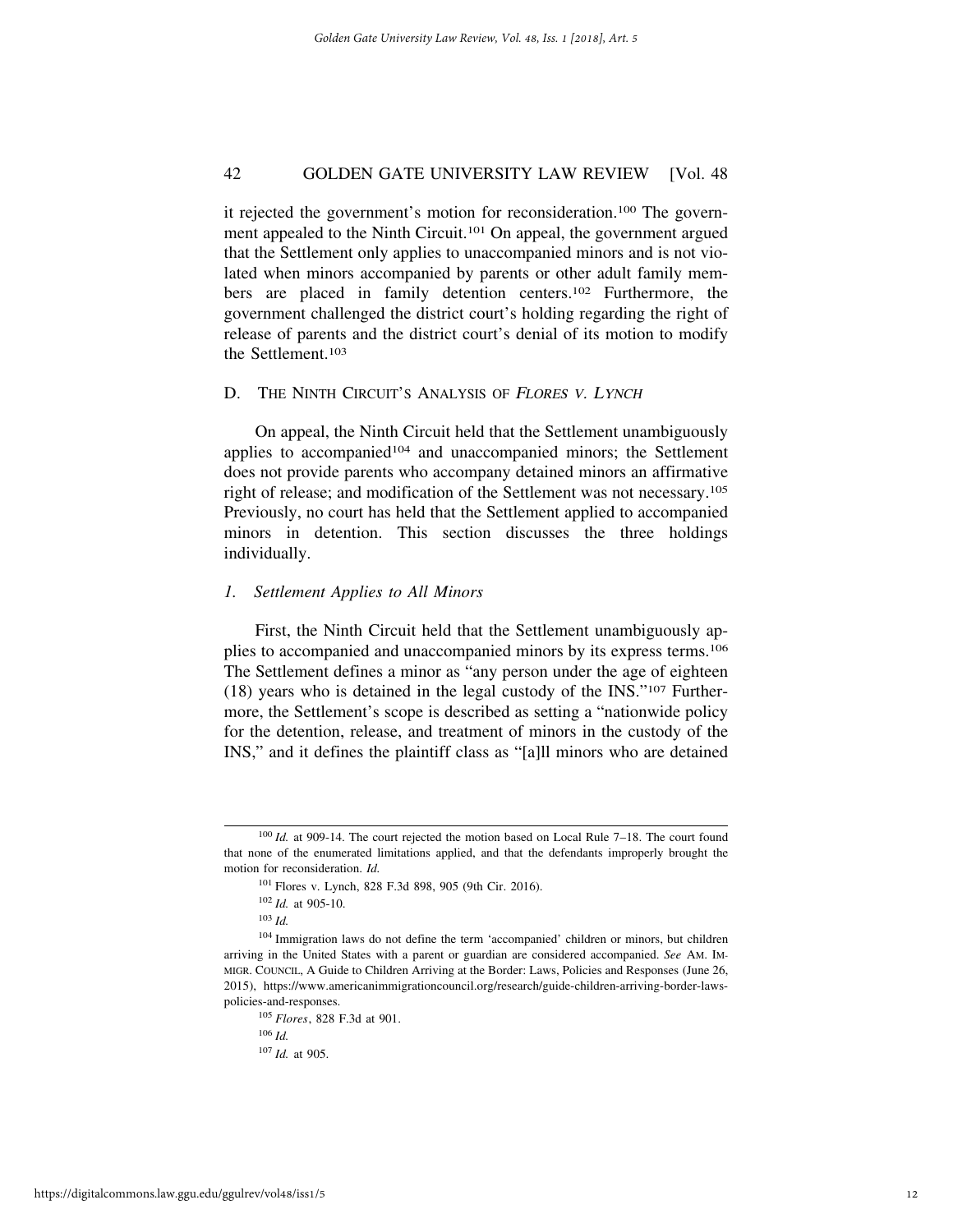in the legal custody of the INS."108 This language led the Ninth Circuit to hold that the Settlement expressly and clearly applies to *all* minors.<sup>109</sup>

Additionally, the court reasoned, as did the district court before it, that the Settlement affords special guidelines for unaccompanied minors in certain situations, and "it would make little sense to write rules making special reference to unaccompanied minors if the parties intended the Agreement as a whole to be applicable only to unaccompanied minors."110 The court reasoned that the Settlement also explicitly identifies certain minors that the class definition does not apply to, such as emancipated minors.111 This language led the court to conclude that if the parties wanted to exclude accompanied minors from the Settlement, they could have clearly done so when they listed the other exclusions.<sup>112</sup>

#### *2. Affirmative Release Rights of Parents*

Second, the Ninth Circuit held that the Settlement does not grant a right of release to parents and the district court erred in its interpretation.113 The Ninth Circuit reasoned that unless the information is ambiguous, the Settlement must be interpreted only through the information found within its four corners because it is a consent decree.<sup>114</sup> It held that the terms of the Settlement do not explicitly provide any rights to adults, so it does not grant a right of release.<sup>115</sup> The Ninth Circuit reasoned that, even though the Settlement grants minors the right to preferential release to a parent, the government does not have to make a parent available by also releasing them.116 The Ninth Circuit held that it only means that if a parent is already available, then that person is the first choice.<sup>117</sup>

Additionally, the Ninth Circuit reasoned that the language of the Settlement is straightforward, and not ambiguous; therefore, it need not con-

<sup>108</sup> *Id.*; *see* Paragraphs 4, 9, and 10 of the Settlement.

<sup>109</sup> *Id.*

<sup>110</sup> *Id.* at 905-06; *see* Paragraphs 12(A) and 25 of the Settlement.

<sup>111</sup> Flores v. Lynch, 828 F.3d 898, 906 (9th Cir. 2016).

<sup>112</sup> *Id.* at 905-06; *see* Paragraph 4 of the Settlement. This Note does not address the government's arguments because the court properly found the express language makes the Settlement applicable to *all* minors.

<sup>113</sup> *Id.* at 908.

<sup>114</sup> *Id.*

<sup>&</sup>lt;sup>115</sup> *Id.*; Consent decrees which, "like a contract, must be discerned within its four corners, extrinsic evidence being relevant only to resolve ambiguity in the decree." United States v. Asarco Inc., 430 F.3d 972, 980 (9th Cir. 2005).

<sup>116</sup> Flores v. Lynch, 828 F.3d 898, 908 (9th Cir. 2016).

<sup>117</sup> *Id.* The court further supported its holding with the Western District of Texas court's reasoning in Bunikyte; *see* Bunikyte *ex rel.* Bunikiene v. Chertoff, Nos. A-07-CA-164-SS, A-07- CA-165-SS, A-07-CA-166-SS, 2007 WL 1074070 at \*16-17 (W.D. Tex. 2007) (case settled before the court issued a ruling); *see also* 8 C.F.R. § 236.3.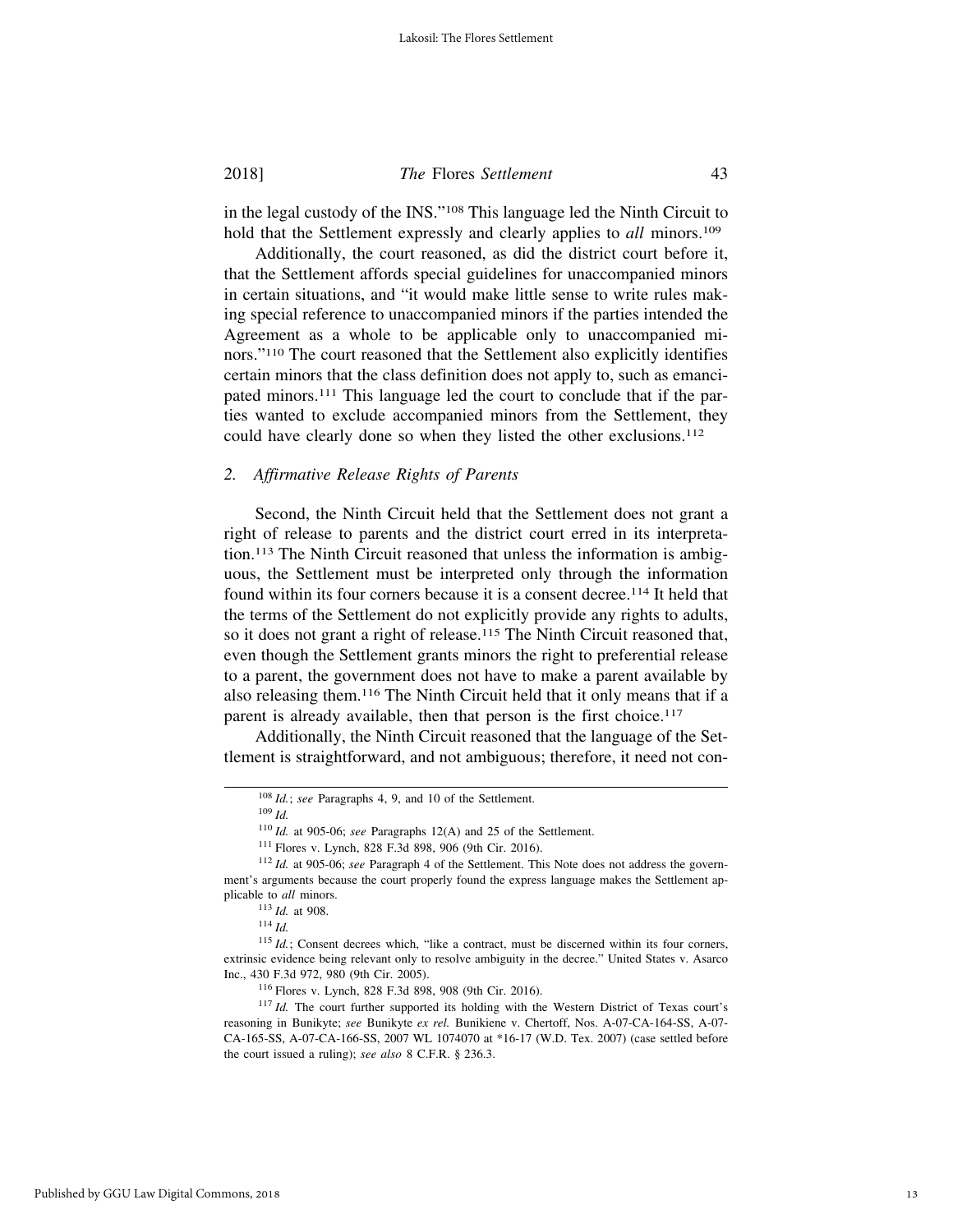sider any extrinsic evidence to determine the true intent of the parties.<sup>118</sup> However, it stated that the extrinsic evidence did not indicate that the parties intended to grant parents a right of release.119 The court held, "the context of the *Flores* Settlement argues against this result: the Settlement was the product of litigation in which unaccompanied minors argued that release to adults other than their parents was preferable to remaining in custody until their parents could come get them."120

The Ninth Circuit concluded that the instruction the district court relied upon in its decision at most demonstrated that the parties might have considered releasing an adult family member when creating the Settlement, but did not actually agree to do so in the text.<sup>121</sup> Furthermore, the Ninth Circuit held that there is no evidence to support that the government ever once released more parents and children because of the Settlement as opposed to other reasons.<sup>122</sup> On appeal, the plaintiff class proposed that the Ninth Circuit "construe the district court's order narrowly," asserting that the government should "grant accompanying parents individualized custody determinations," just as it would single adults, in accordance with the appropriate laws and regulations.123

However, the Ninth Circuit stated that the district court went too far with its ruling by incorrectly placing the burden of releasing a parent on the government.124 The burden is usually placed on the noncriminal detainee to establish "he or she does not present a danger to persons or property, is not a threat to the national security, and does not pose a risk of flight."125 This burden was shifted by the district court requiring the government to release an accompanying parent unless the parent is subject to mandatory detention or after it conducted an individualized custody determination.126 Furthermore, the Ninth Circuit found that the district court's order required the government to justify detention by a higher standard, which was a showing that a parent is a "significant flight risk," while the normal standard is only "a risk of flight."127

Lastly, the Court of Appeals reasoned that the parents were never plaintiffs in the *Flores* case nor members of the two certified classes.128 Thus, it held that the Settlement does not afford parents any affirmative

<sup>124</sup> *Id.*

- <sup>126</sup> *Id.*
- <sup>127</sup> *Id.* <sup>128</sup> *Id.*

<sup>118</sup> *Flores*, 828 F.3d at 908.

<sup>119</sup> *Id.* at 908-09.

<sup>120</sup> *Id.* at 909.

<sup>121</sup> *Id.* (relying on 8 C.F.R. § 212.5(b)(3)(ii)).

<sup>122</sup> *Id.*

<sup>123</sup> *Flores*, 828 F.3d at 909.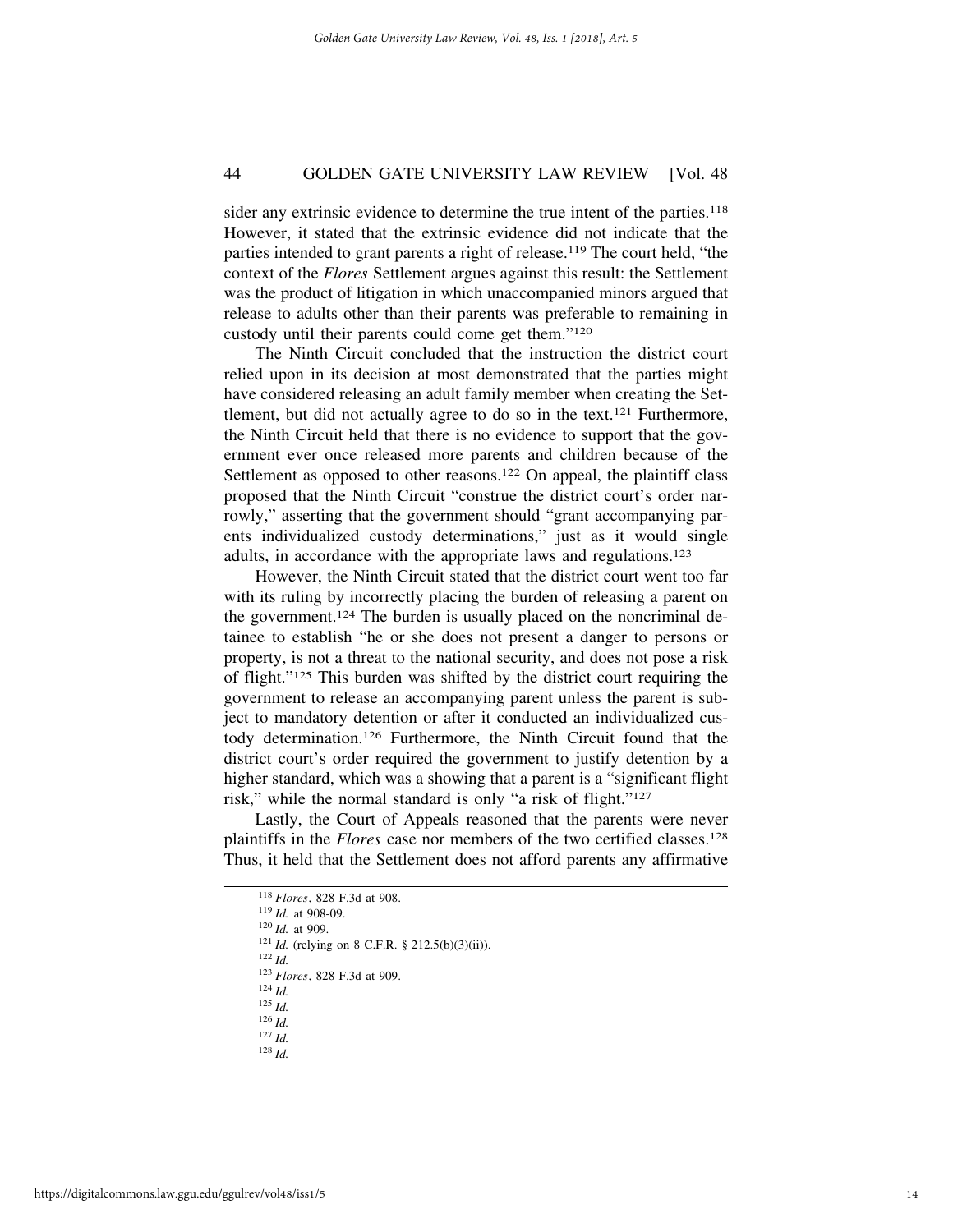release rights, and the lower court erred by granting parents such rights.129 The Ninth Circuit did not express its opinion as to whether parents have a right of release; instead, it held that the terms do not expressly grant that right.130

#### *3. Modification of the Settlement*

Third, the Ninth Circuit held that the district court did not abuse its discretion in denying the government's motion to amend the Settlement.131 The Ninth Circuit reasoned that the moving party "bears the burden of establishing that a significant change in circumstances warrants revision of the decree" in order for it to be modified.<sup>132</sup> If the moving party can meet the required standard, then "the court should consider whether the proposed modification is suitably tailored to the changed circumstance."133 In reviewing the record, the Ninth Circuit found that the Settlement should not be altered because there was no indication that the parties did not anticipate an influx of minors crossing the border when the parties entered into the Settlement.<sup>134</sup> Furthermore, it reasoned that modification should not be permitted in cases where a party relies upon occurrences that were anticipated at the time it entered into a consent decree.<sup>135</sup>

The Ninth Circuit found that the Settlement clearly expected an influx to occur, and if one did occur, the government agencies were allowed more time to release minors or could place them in certain licensed facilities.136 Furthermore, even if the plaintiff class and the government had not predicted such an increase in the number of minors, the Ninth Circuit did not understand how a "suitably tailored response to the change in circumstances" would be to prevent an entire group of migrants from the terms of the Settlement.137

Additionally, the Ninth Circuit concluded that no substantial modification to the law had occurred to justify alteration of the Settlement to not extend to accompanied minors.138 The court reasoned that if a change in law is the basis for modification, then "the moving party must establish that the provision it seeks to modify has become 'impermissi-

| ۰,<br>٠<br> |
|-------------|
|-------------|

- <sup>135</sup> *Id.* <sup>136</sup> *Id.*
- <sup>137</sup> *Id.*
- <sup>138</sup> *Id.*

<sup>130</sup> *Id.* at 909 n.4.

<sup>131</sup> *Id.* at 910.

<sup>132</sup> *Id.* at 909.

<sup>133</sup> *Id.*

<sup>134</sup> *Id.* at 910.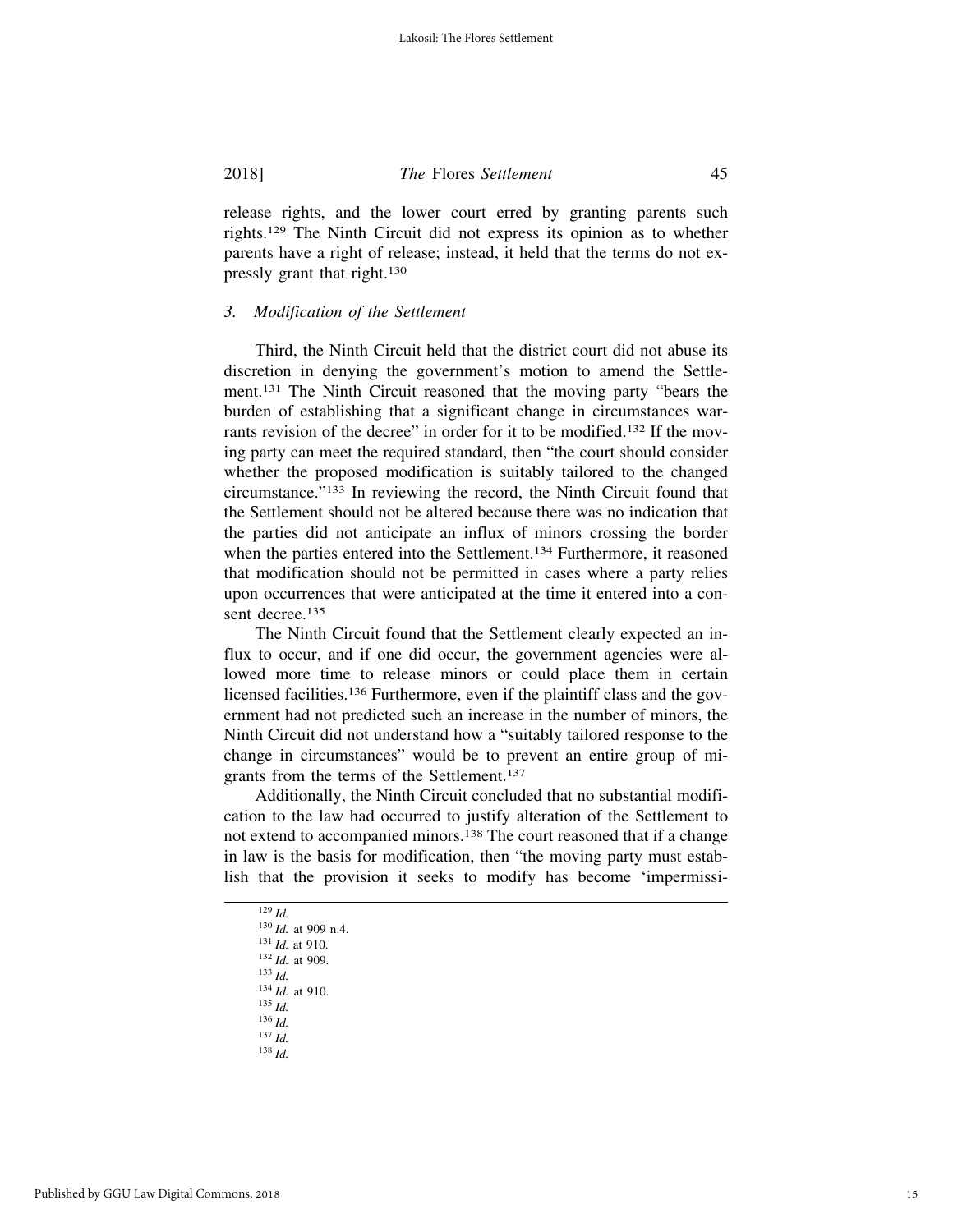ble.'"<sup>139</sup> The court stated that the restructuring of government agencies overseeing minors in custody did not require a modification to the Settlement.140 Furthermore, even if "some provisions of the TVPRA regarding the detention and release of unaccompanied minors" might be inconsistent with the Settlement, at most, that would provide for alteration of just those provisions.141 Additionally, the creation of rights under TVPRA for unaccompanied children did not make the Settlement "impermissible" if applied to accompanied children.<sup>142</sup>

#### II. ARGUMENT: CUSTODY AND FAMILY UNITY

Although this Note agrees with the Ninth Circuit's reasoning for its holding in *Flores*, 143 it argues that the plaintiff class should not appeal the court's decision. Instead, it provides the parents with a constitutional violation claim to achieve the goal of simultaneous release. This Note argues that while the terms of the Settlement do not require the government to release a parent with their child, it is unconstitutional for the government to not release parents with their children because it violates the parents' fundamental right to custody over one's biological child and family unity. Separating families in detention is a constitutional violation of the parents' Substantive Due Process rights because the government is depriving the parents of a fundamental right granted to them under the Fifth and Fourteenth Amendments of the United States Constitution.<sup>144</sup>

Subsection A explains Substantive Due Process and the strict scrutiny test. Subsection B explains the fundamental right of custody and family unity and explains why custody is a constitutional right afforded to all individuals, even those who are in the United States "illegally." Subpart 1 argues why the "best interest of the child" standard should be applied in family immigration cases and why it is in the child's best interest to be released with a parent. Subpart 2 provides examples of constitutional restrictions that have been upheld and differentiates those cases. Subpart 3 combines the examples and arguments from Subparts 1 and 2, and establishes that the action of separating families is an infringement on established fundamental rights. Subsection C argues the government is infringing on the parents' fundamental rights to custody and family unity. Subsection D explains why strict scrutiny applies and ar-

<sup>139</sup> *Id.* at 909-10.

<sup>140</sup> *Id.* at 910.

<sup>141</sup> *Id.*

<sup>142</sup> *Id.*

<sup>&</sup>lt;sup>143</sup> The Ninth Circuit's reasoning for its holding is outside the scope of this Note.

<sup>144</sup> Zadvydas v. Davis, 533 U.S. 678, 693 (2001); *see* Plyler v. Doe, 457 U.S. 202, 210 (1982).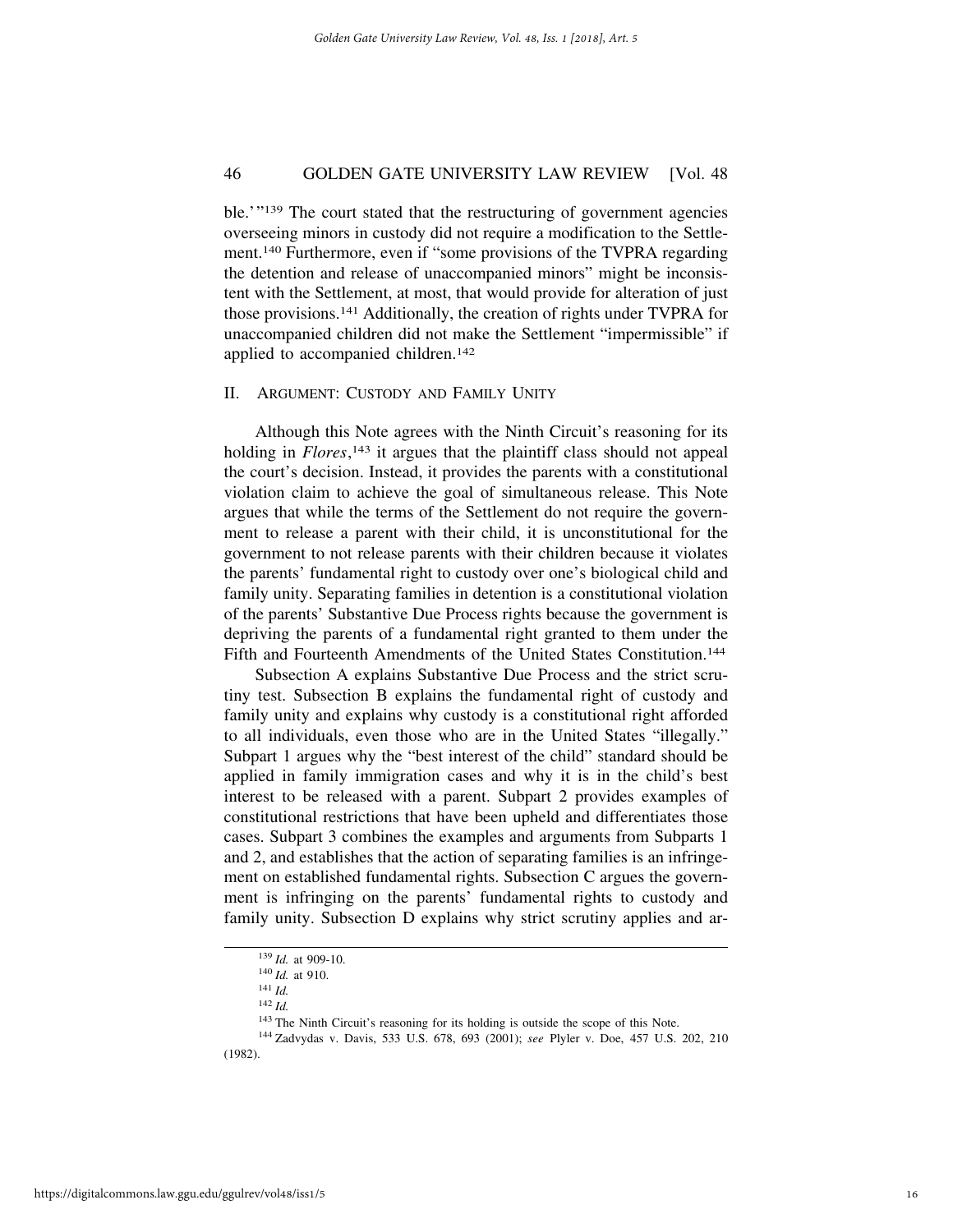gues against the hypothetical government interest of "national security." Finally, Subsection E argues that less restrictive means exist such as released monitoring systems; therefore, the government action of separating families is unconstitutional because it fails the strict scrutiny test.

This Note also acknowledges that, if the government continues to keep children in detention longer than necessary based on the release eligibility of their parents or to not break the family unit apart, then the government will be breaching the terms of the Settlement, and the plaintiff class can bring a claim against the government for the breach. Furthermore, this Note urges Congress to codify law, like it did for unaccompanied minors with TVPRA, to ensure the constitutional rights afforded to this vulnerable population is recognized and followed.

#### A. SUBSTANTIVE DUE PROCESS AND STRICT SCRUTINY

The Due Process Clause of the Fifth Amendment of the United States Constitution prohibits the government from depriving individuals of their "life, liberty, or property, without due process of law."145 Every Due Process analysis starts with the question: has the government deprived an individual of one of these rights?146 The Substantive Due Process doctrine requires all governmental intrusions into fundamental rights and liberties be fair and reasonable and in furtherance of a legitimate governmental interest.147 In order to be found constitutional, the infringement must be narrowly tailored to serve a compelling government interest.148

The Substantive Due Process doctrine is applied under the Fourteenth and Fifth Amendments of the U.S. Constitution.149 Since family law is usually reserved to the States, this Note uses many cases that involve states infringing on fundamental rights, which the courts analyze under the Fourteenth Amendment.150 Here, a Fifth Amendment analysis

<sup>145</sup> U.S. Const. amend. V.

<sup>146</sup> National Paralegal College, *Substantive Due Process – Fundamental Rights*, LAWShelf Educ. Med., https://nationalparalegal.edu/conLawCrimProc\_Public/DueProcess/SubstantiveFundamentalRights.asp (last visited Aug. 1, 2017).

<sup>147</sup> Reno v. Flores, 507 U.S. 292, 301-02 (1993); *see* ERWIN CHEMERINSKY, CONSTITUTIONAL LAW 938 (4th ed. 2013).

<sup>148</sup> *Flores*, 507 U.S. at 301-02.

<sup>149</sup> Legal Info. Inst., *Substantive Due Process*, CORNELL L. SCH., https://www.law.cornell .edu/wex/substantive\_due\_process (last visited Aug. 1, 2017). The Fifth Amendment protects people from the federal government intruding on their liberty interests, and through the doctrine of incorporation, the Fourteenth Amendment protects people from the states intruding on those same interests. *See* Mathews v. Diaz, 426 U.S. 67, 77-78 (1976); ERWIN CHEMERINSKY, CONSTITUTIONAL LAW 938 (4th ed. 2013).

<sup>150</sup> Meyer v. Nebraska, 262 U.S. 390, 398-403 (1923); ERWIN CHEMERINSKY, CONSTITU-TIONAL LAW 938 (4th ed. 2013).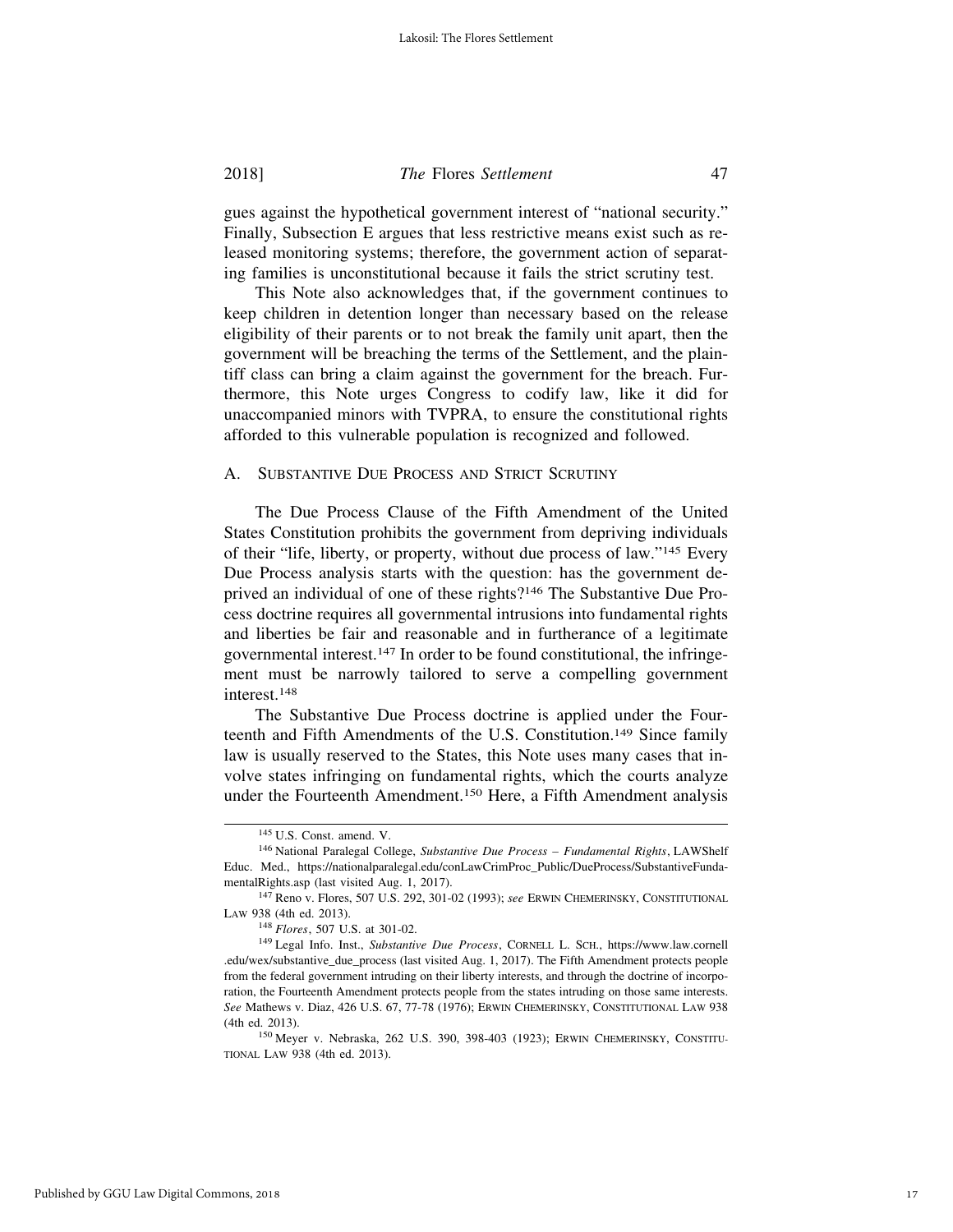applies because it is the federal government intruding on a fundamental right.151

The Supreme Court has held that Due Process and liberty protections are not afforded only to U.S. citizens.152 The fourth President of the United States, James Madison, wrote "as they [aliens], owe, on the one hand, a temporary obedience, they are entitled, in return, to their [constitutional] protection and advantage."153 More recently, the Supreme Court in *Zadvydas v. Davis*, made it clear that "once an alien enters the country, the legal circumstance changes, for the Due Process Clause applies to all 'persons' within the United States, including aliens, whether their presence here is lawful, unlawful, temporary, or permanent."154 Additionally, the Due Process Clause protects an individual subject to a final order of deportation.155

In countless cases, the Supreme Court has held that the laws and traditions of the United States grant constitutional protection to individual decisions relating to family relationships, child rearing, marriage, procreation, and education.156 The right to liberty under the Due Process Clause gives people the full right to engage in personal conduct without intervention of the government.157

Ordinarily when the federal government infringes on a fundamental liberty interest, a strict scrutiny standard applies.<sup>158</sup> The Supreme Court has explained that the Substantive Due Process rights provided by the Fifth and Fourteenth Amendments afford "heightened protection against government interference with certain fundamental rights and liberty interests."159 When strict scrutiny applies, it is the government's responsibility to demonstrate the compelling nature of its interest and the

<sup>158</sup> Reno v. Flores, 507 U.S. 292, 301-02 (1993); ERWIN CHEMERINSKY, CONSTITUTIONAL LAW 938 (4th ed. 2013).

<sup>151</sup> Reno v. Flores, 507 U.S. 292 (1993).

<sup>152</sup> *Id.*

<sup>153</sup> Raoul Lowery Contreras, *Yes, Illegal Aliens Have Constitutional Rights*, THE HILL (Sept. 29, 2015, 12:30 PM), http://thehill.com/blogs/pundits-blog/immigration/255281-yes-illegal-alienshave-constitutional-rights.

<sup>154</sup> Zadvydas v. Davis, 533 U.S. 678, 693 (2001); *see also* Plyler v. Doe, 457 U.S. 202, 210 (1982).

<sup>155</sup> *Zadvydas*, 533 U.S. at 693-94.

<sup>156</sup> *E.g.*, Lawrence v. Texas, 539 U.S. 558, 572-73 (2003); Quilloin v. Walcott, 434 U.S. 246, 255 (1978); Stanley v. Illinois, 405 U.S. 645, 651 (1972); Meyer v. Nebraska, 262 U.S. 390, 399 (1923).

<sup>157</sup> *Lawrence*, 539 U.S. at 578.

<sup>159</sup> Washington v. Glucksberg, 521 U.S. 702, 719-20 (1997); *see also* Troxel v. Granville, 530 U.S. 57, 73 (2000).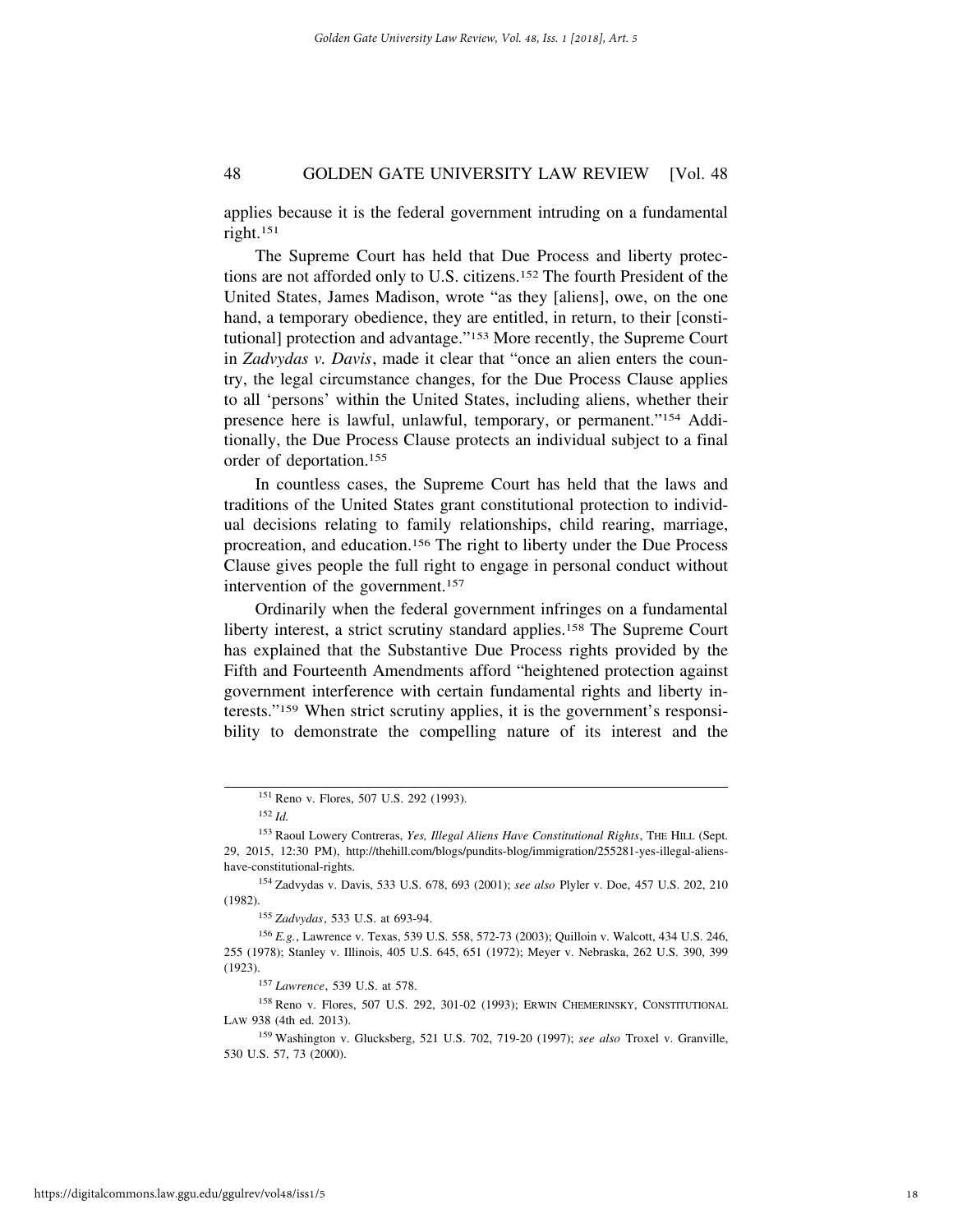necessity of the chosen means.160 As custody and family unity are established fundamental rights, the court should apply a strict scrutiny test.<sup>161</sup>

#### B. FUNDAMENTAL RIGHTS AT STAKE – CUSTODY AND FAMILY UNITY

The interests of parents in the care, custody, and control of their children are arguably some of the oldest fundamental liberty interests recognized by the Supreme Court.162 The Supreme Court has stated on numerous occasions that the relationship between a parent and child is constitutionally protected.163 "It is cardinal with us [Supreme Court] that the custody, care and nurture of the child reside first in the parents, whose primary function and freedom include preparation for obligations the state can neither supply nor hinder."164 It is established that one of the liberties protected by the Due Process Clause is the freedom of personal choice in matters of family life.<sup>165</sup>

Family law proceedings and the decision to terminate parental rights are regulated by the individual states.<sup>166</sup> The Supreme Court has explained the law's view of the family "rests on a presumption that parents possess what a child lacks in maturity, experience, and capacity for judgment required for making life's difficult decisions."167 The Supreme Court has recognized that the natural bonds of affection will often cause parents to act in the best interests of their children.168 The Supreme Court stated that it holds "little doubt that the Due Process Clause would be offended" if the government attempted to break up a natural family unit over the objections of the family "without some showing of unfitness and for the sole reason that to do so was thought to be in the children's best interest."<sup>169</sup>

<sup>160</sup> U.S. v. Salerno, 481 U.S. 739, 746-51 (1987).

<sup>161</sup> *Troxel*, 530 U.S. at 59, 65-66.

<sup>162</sup> *Id.*

<sup>163</sup> *E.g.*, *Troxel*, 530 U.S. at 65-66; Quilloin v. Walcott, 434 U.S. 246, 255 (1978); Stanley v. Illinois, 405 U.S. 645, 651 (1972); Pierce v. Society of Sisters, 268 U.S. 510, 534-535 (1925); Meyer v. Nebraska, 262 U.S. 390, 399 (1923).

<sup>164</sup> *Quilloin*, 434 U.S. at 255.

<sup>165</sup> *Id.*

<sup>166</sup> Child Welfare Information Gateway, *Grounds for Involuntary Termination of Parental Rights*, U.S. DEP'T OF HEALTH AND HUMAN SERVS. 16 (Dec. 2016), https://www.childwelfare.gov/ pubPDFs/groundtermin.pdf.

<sup>167</sup> Troxel v. Granville, 530 U.S. 57, 68 (2000).

<sup>168</sup> *Id.*

<sup>169</sup> Quilloin v. Walcott, 434 U.S. 246, 255 (1978); *see also* Stanley v. Illinois, 405 U.S. 645, 651-52, 657 (1972).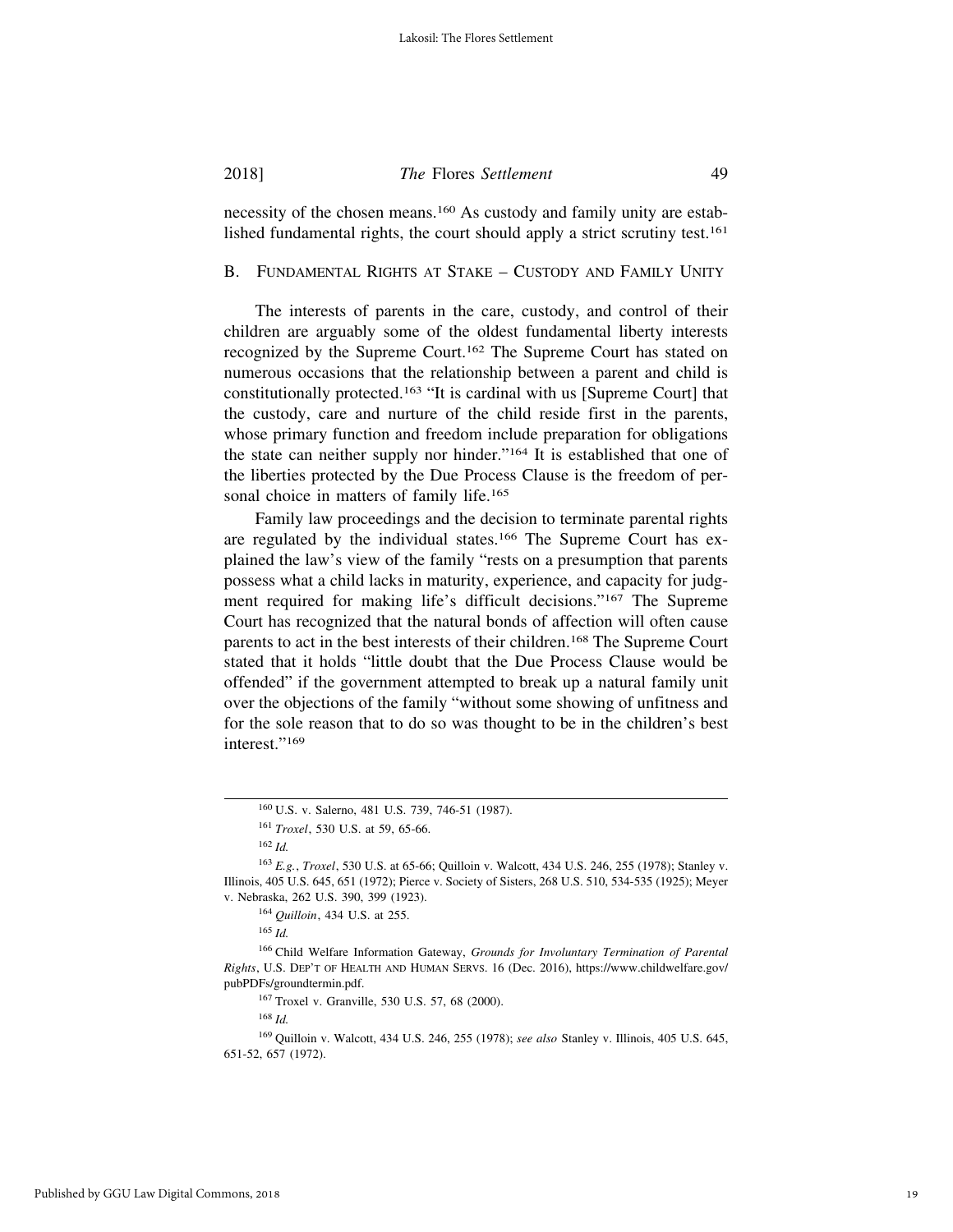#### *1. Parental Unfitness and the "Best Interest of the Child" Standard*

In determining whether the separation of family members in detention centers is constitutional, the standard the Court should apply is the "best interest of the child" standard.<sup>170</sup>

The best interest of the child standard "requires prioritizing family integrity and the maintenance of emotional ties and relationships among family members."171 Although the Supreme Court in the original *Reno v. Flores* litigation pointed out that the "best interest of the child" is not a constitutionally recognized standard, all 50 states, the District of Columbia, and all the U.S. territories, have statutes that require a "child's best interests" be considered whenever certain decisions are made concerning a child's custody, placement, or other critical life issue.172 While applying the standard, the Supreme Court held that, even when a biological parent has not been found "unfit," the parent's Due Process rights are not deprived when the court terminates a parent-child relationship, if termination is in the "best interests of the child" and it does not break apart a recognized family unit.173

The "best interest of the child" standard and parental "fitness" often overlap because, as the Supreme Court explained, a presumption exists that "fit" parents act in the best interests of their child.174 As long as a parent adequately cares for his or her children (*i.e.,* is fit), there will normally be no reason for a state to inject itself into the private realm of the family.175 The Due Process Clause does not authorize "a State to infringe on the fundamental right of parents to make childrearing decisions" simply because a state official believes a better decision could be made.176

Before a state may involuntarily sever the rights of parents and biological children, parental unfitness must be proven because a parent and child share an interest in preventing a wrongful termination of their relationship.177 The Due Process Clause requires that the state support its allegations by at least clear and convincing evidence as to whether a

<sup>174</sup> Troxel v. Granville, 530 U.S. 57, 67 (2000).

<sup>175</sup> *Id.* (finding a state statute unconstitutional because it allowed the court to dictate who could have visitation rights even though the parents were "fit").

<sup>170</sup> REP. OF THE DHS ADVISORY COMM. ON FAM. RESIDENTIAL CTRS. (Sept. 30, 2016), https:// www.ice.gov/sites/default/files/documents/Report/2016/ACFRC-sc-16093.pdf.

<sup>171</sup> *Id.*

<sup>172</sup> Reno v. Flores, 507 U.S. 292, 303-04 (1993); U.S. Dep't of Health and Hum. Servs., *Determining the Best Interest of the Child,* CHILD. BUREAU, https://www.childwelfare.gov/pubPDFs/ best\_interest.pdf#page=2&view=Best%20interests%20definition (last updated March 2016).

<sup>173</sup> *See Quilloin*, 434 U.S. at 255.

<sup>176</sup> *Troxel*, 530 U.S. at 72-73.

<sup>177</sup> *Id.* at 73; Santosky v. Kramer, 455 U.S. 745, 760 (1982).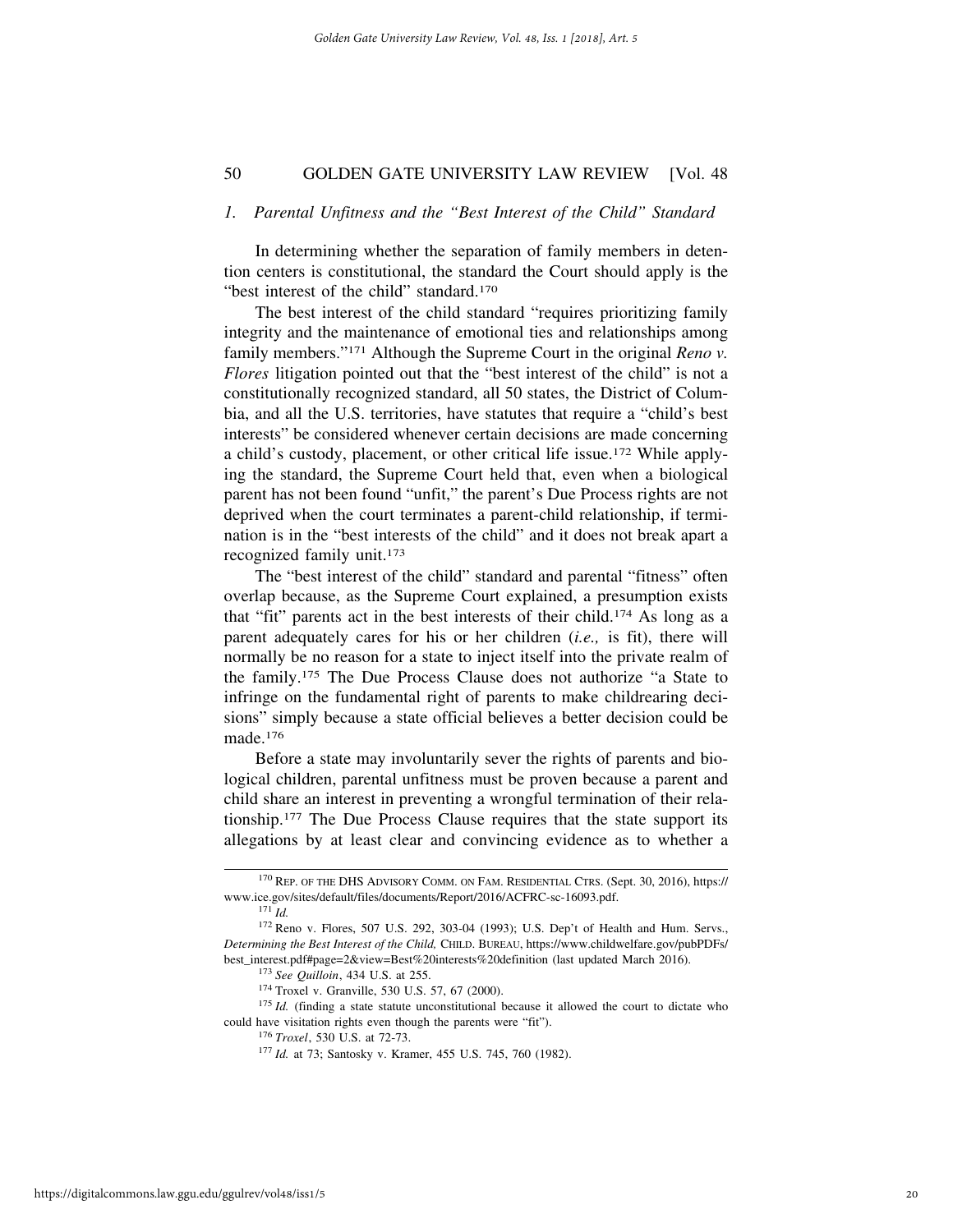parent is "unfit" and to determine if severance of the relationship is in the "best interest of the child."178 However, if the child does not have an existing relationship with the parent, the court does not necessarily need to find the parent "unfit" to terminate the relationship.179

The fundamental liberty interest of natural parents in the "care, custody, and management of their child does not evaporate simply because they have not been model parents or have lost temporary custody of their child to the State."180 The Court reasoned, "[e]ven when blood relationships are strained, parents retain a vital interest in preventing the irretrievable destruction of their family life."181

Involuntary termination of parental rights occurs when a child cannot safely return home due to "risk of harm by the parent or the inability of the parent to provide for the child's basic needs," which in most states will constitute as parental unfitness.<sup>182</sup> Furthermore, the most common grounds states use when determining parental unfitness are: "severe or chronic abuse or neglect, sexual abuse," abuse of other children in the household, abandonment, mental illness or deficiency of the parents that is long term, drug or alcohol induced incapacity of the parents that is long term, failure to support or maintain contact, and involuntary termination of rights between the parent and another child.183 A violent felony conviction of the parent against the child or another family member is another common ground for termination.184 A conviction for any felony that results in long-term incarceration and requires the child to enter foster care could, in some cases, constitute a ground for termination of parental rights.185

Although the reasons for termination of parental rights vary from state to state, one thing is consistent across the nation: adjudication is necessary before custody rights are severed.186 The adjudication must demonstrate that the parent is "unfit" and termination is in "the best interest of the child."187 Both of these requirements must be supported by

<sup>186</sup> Troxel v. Granville, 530 U.S. 57, 67 (2000); Santosky v. Kramer, 455 U.S. 745, 760

<sup>178</sup> *Troxel*, 530 U.S. at 67; *Santosky*, 455 U.S. at 774, 759, 769.

<sup>179</sup> *Santosky*, 455 U.S. at 759.

<sup>180</sup> *Id.* at 752-53.

<sup>181</sup> *Id.* at 753.

<sup>182</sup> U.S. Dep't of Health and Hum. Servs., *Grounds for Involuntary Termination of Parental Rights,* CHILD. BUREAU (December 2016), https://www.childwelfare.gov/pubPDFs/groundtermin .pdf.

<sup>183</sup> *Id.*

<sup>184</sup> *Id.* <sup>185</sup> *Id.*

<sup>&</sup>lt;sup>187</sup> U.S. Dep't of Health and Hum. Servs., *Grounds for Involuntary Termination of Parental Rights,* CHILD. BUREAU (December 2016), https://www.childwelfare.gov/pubPDFs/groundtermin .pdf.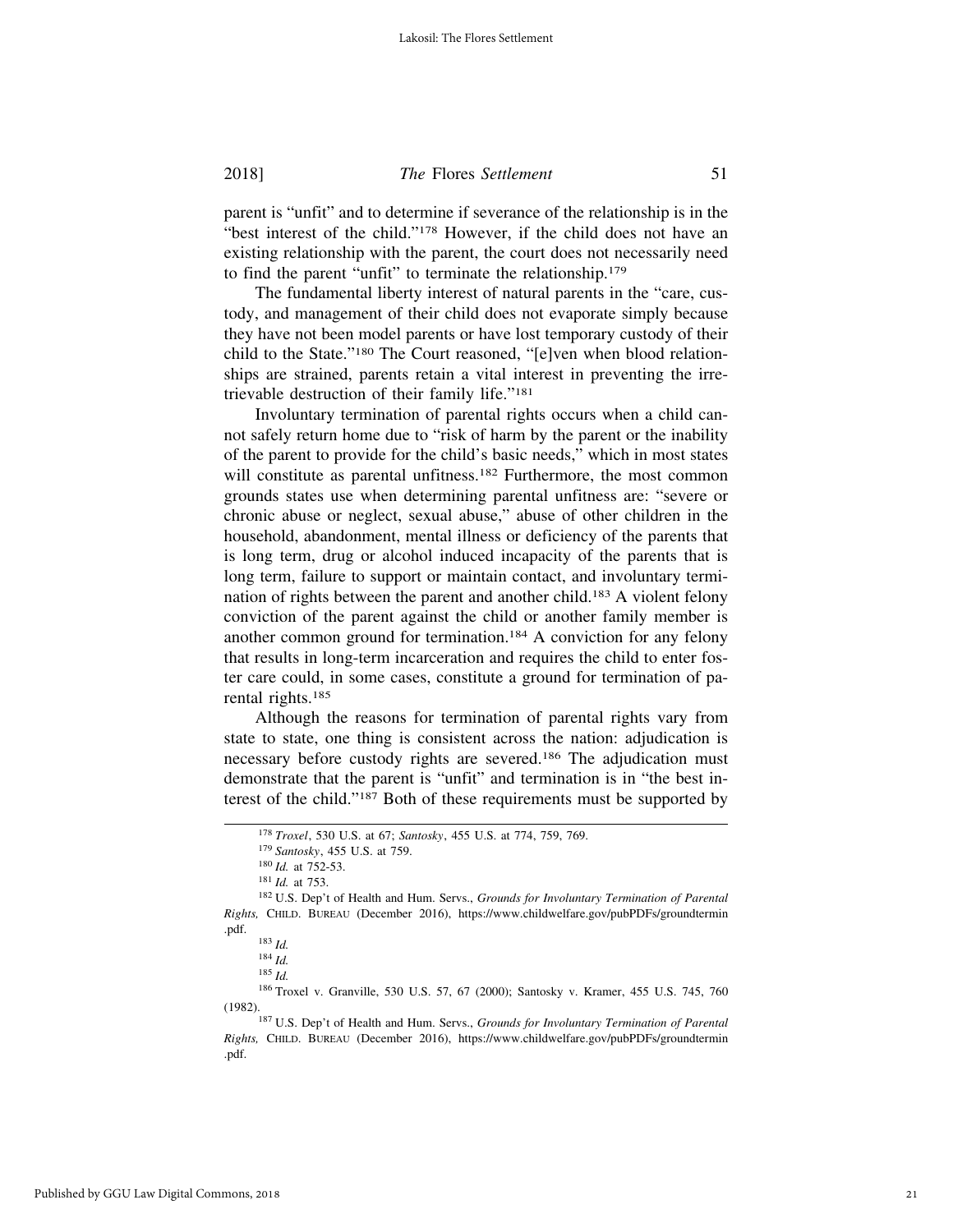clear and convincing evidence before parents lose their constitutional right to custody of their child.188 Adjudication has not occurred when families are in detention awaiting their deportation and/or asylum hearings. Furthermore, the parents have not been found "unfit" by clear and convincing evidence. Thus, the government should not interject itself in the family unit and sever natural relationships by releasing family members separately because it is not in the best interest of the children.

Federal courts should apply the standard used throughout the United States, the "best interest of the child" standard, when deciding the liberty interests of families in federal detention. Even the DHS Advisory Committee on Family Residential Centers (DHS Committee) reported that the standard should be applied in all custody decisions regarding family members apprehended by the government and families should not needlessly be detained because it affects their best interests.189

#### *2. When Government Restrictions on Fundamental Rights are Constitutional*

In some instances, the Supreme Court and other federal courts have recognized that the government can limit constitutional freedoms granted to individuals and their families. For example, the Supreme Court held that prisons can restrict speech between family members, including parent inmates and their children without violating the inmate's constitutional rights because when a person is confined in a prison, many of the liberties and freedoms granted to other citizens must be forfeited.<sup>190</sup>

The Supreme Court acknowledged that the Constitution protects certain kinds of personal relationships "[a]nd outside the prison context, there is some discussion in our cases of a right to maintain certain familial relationships . . . . "<sup>191</sup> However, it concluded that the "very object of imprisonment is confinement. Many of the liberties and privileges enjoyed by other citizens must be surrendered by the prisoner. An inmate does not retain rights inconsistent with proper incarceration."192 The Supreme Court reasoned that freedom of association is among the least compatible with incarceration and some infringement of that freedom must be expected in a prison context.<sup>193</sup>

<sup>188</sup> *Santosky*, 455 U.S. at 759.

<sup>189</sup> REP. OF THE DHS ADVISORY COMM. ON FAM. RESIDENTIAL CTRS. (Sept. 30, 2016), https:// www.ice.gov/sites/default/files/documents/Report/2016/ACFRC-sc-16093.pdf.

<sup>190</sup> *See* Overton v. Bazzetta, 539 U.S. 126, 131 (2003).

<sup>191</sup> *Id.*

<sup>192</sup> *Id.*

<sup>193</sup> *Id.*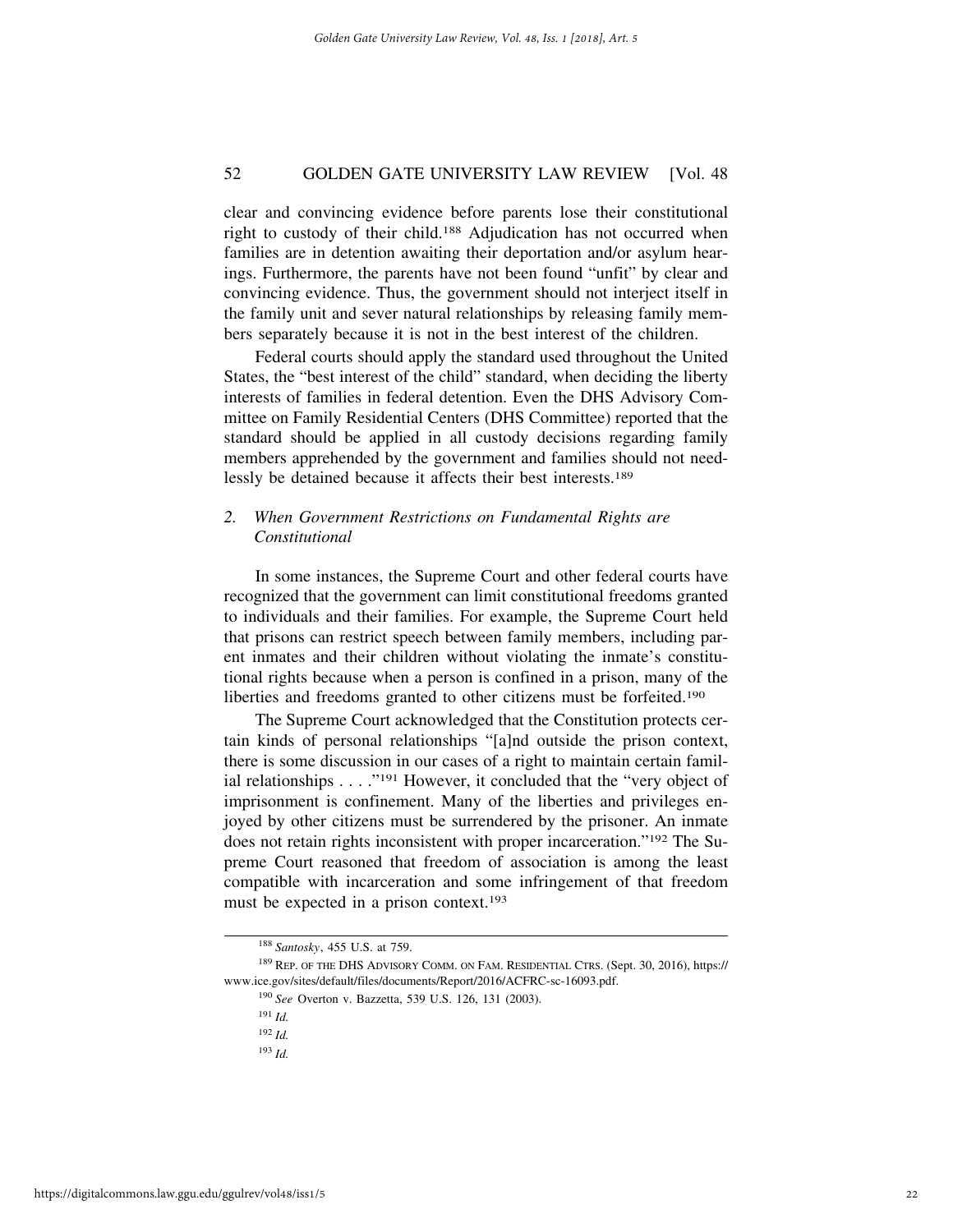Another example of restricting constitutional rights is when a parent is deportable and his or her child is a U.S. citizen. In *de Robles v. INS,* a Mexican national was ordered deported on the ground that her visa had expired.194 Maria Lopez de Robles argued it was unconstitutional under the Fifth Amendment to break her family unit apart by deporting her to Mexico because her children were United States citizens.195 The Tenth Circuit rejected that argument, holding that it was not unconstitutional when one parent is deportable and the children are not deprived of their right to continuation of the family unit.196 The court did not analyze the constitutional concerns; rather, it stated that the cases the plaintiff cited were inapposite and her argument was without merit.<sup>197</sup>

Many district courts have agreed with the Tenth Circuit, finding a valid deportation does not violate a minor child's constitutional rights because ultimately the child does not choose where to be born and parents know they will not be allowed to stay in the country past a certain amount of time under their visa.198 The courts have reasoned that it is not breaking up the family unit or denying children their constitutional right to stay in the U.S. because the children can choose to return to the U.S. when they turn 18-years-old.<sup>199</sup> The First Circuit held that "deportations" of parents are routine and do not of themselves dictate family separation."200 Furthermore, the court reasoned, if it were such a right, it would be difficult to see "why children would not also have a constitutional right to object to a parent being sent to prison or, during periods when the draft laws are in effect, to the conscription of a parent for prolonged and dangerous military service."201

The fundamental liberty interest of the parents in detention centers is not analogous to prisoners having their constitutional rights limited while in prison. First, many of the families in detention centers are awaiting their asylum and deportation proceedings, and have not had an adjudication.202 An adjudication must occur before the government can interject

<sup>200</sup> *Payne-Barahona*, 474 F.3d at 3.

<sup>194</sup> de Robles v. Immigr. and Naturalization Serv., 485 F.2d 100, 101 (10th Cir. 1973). <sup>195</sup> *Id.* at 102.

<sup>196</sup> *Id.*

<sup>197</sup> *Id.*

<sup>198</sup> *E.g.*, Payne-Barahona v. Gonzales, 474 F.3d 1, 3 (1st Cir. 2007); Newton v. Immigr. and Naturalization Serv., 736 F.2d 336, 342 (6th Cir. 1984); Perdido v. Immigr. and Naturalization Serv., 420 F.2d 1179, 1181 (5th Cir. 1969).

<sup>199</sup> *Perdido*, 420 F.2d at 1181.

<sup>202</sup> REP. OF THE DHS ADVISORY COMM. ON FAM. RESIDENTIAL CTRS. (Sept. 30, 2016), https:// www.ice.gov/sites/default/files/documents/Report/2016/ACFRC-sc-16093.pdf.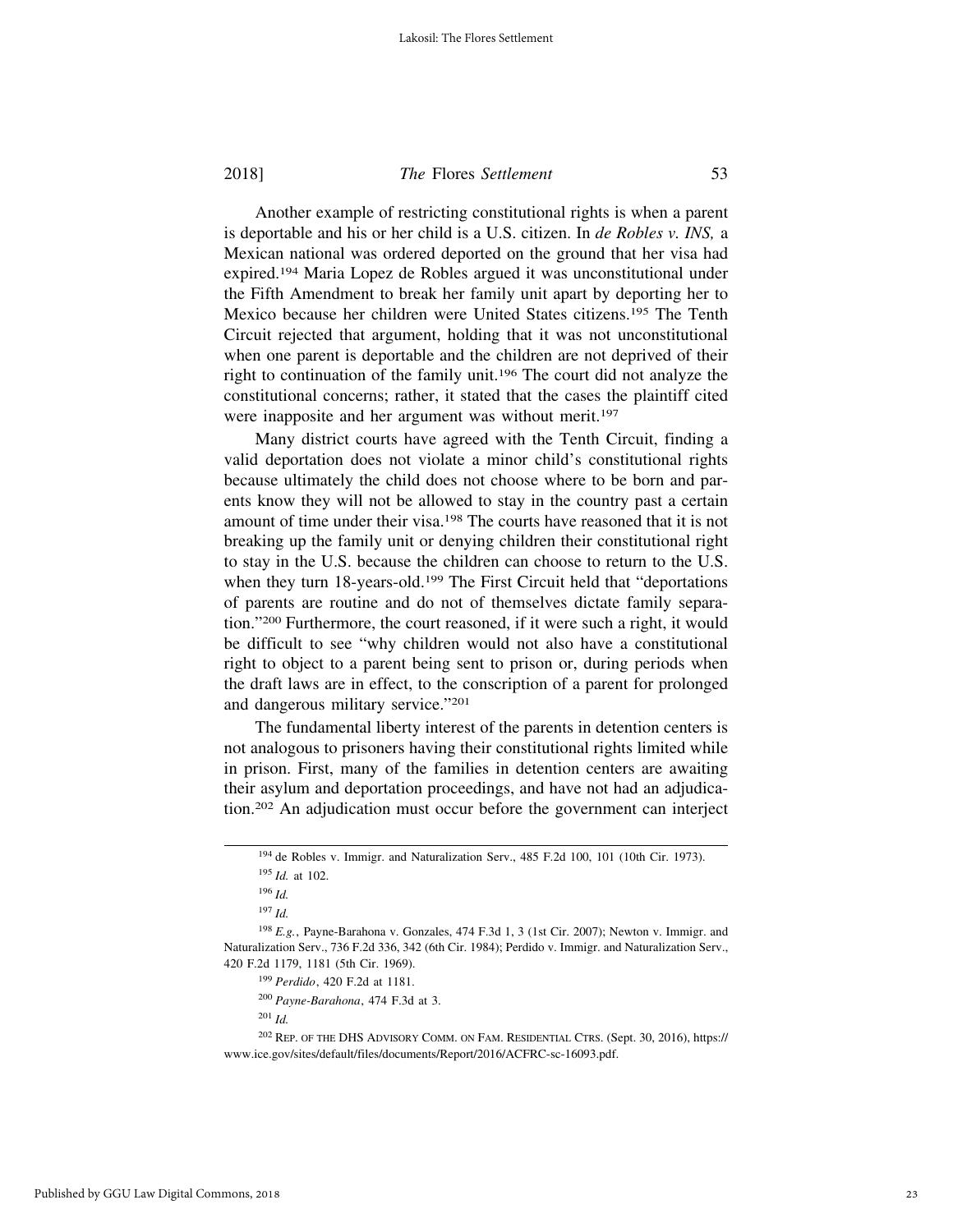itself into family units and restrict their constitutional rights.203 Second, immigration detention is not meant to be punitive like prison.<sup>204</sup> Thus, families in detention should not have their constitutional rights restricted as though they are prisoners.

Detention has been proven to be detrimental to children.<sup>205</sup> Current laws, particularly the Settlement, provide that juveniles in detention should be released as quickly as possible<sup>206</sup> because the harmful emotional, psychological, and physical effects of detention on children is well established.<sup>207</sup> Additionally, the DHS Committee concluded that detention should always be for the briefest amount of time possible, which aligns with the Settlement terms that juveniles should be detained for the briefest amount of time necessary.208

The previously mentioned cases the district courts rely on have a similar fact pattern: a parent is being *validly* deported. The decision in *de Robles* and the other federal cases are not analogous to families who are being detained and are awaiting their deportation or asylum hearings because, in those cases, a decision to deport the person already occurred. The Tenth Circuit also reasoned that the children could choose to relocate to be with their parent so the action was constitutional. In this case, that would be similar to asking a child to continue to stay in confinement instead of being released without a parent. The two situations are not analogous because, in this situation, the children and parents are awaiting their hearings; thus, no valid deportation decision has been made.209

The district courts' arguments do not apply to the families in *Flores*. Such examples and arguments should not be considered when deciding if parents in family detention centers can assert their constitutional right to custody and family unity.

 $^{203}$  Troxel v. Granville, 530 U.S. 57, 67 (2000); Santosky v. Kramer, 455 U.S. 745, 760 (1982).

<sup>&</sup>lt;sup>204</sup> REP. OF THE DHS ADVISORY COMM. ON FAM. RESIDENTIAL CTRS. (Sept. 30, 2016), https:// www.ice.gov/sites/default/files/documents/Report/2016/ACFRC-sc-16093.pdf.

<sup>206</sup> Flores v. Lynch, 828 F.3d 898, 903 (9th Cir. 2016).

<sup>207</sup> REP. OF THE DHS ADVISORY COMM. ON FAM. RESIDENTIAL CTRS. (Sept. 30, 2016), https:// www.ice.gov/sites/default/files/documents/Report/2016/ACFRC-sc-16093.pdf.

<sup>208</sup> *Id.*

<sup>209</sup> This Note's argument does not encompass parents that are found to be a flight risk or a danger to the community.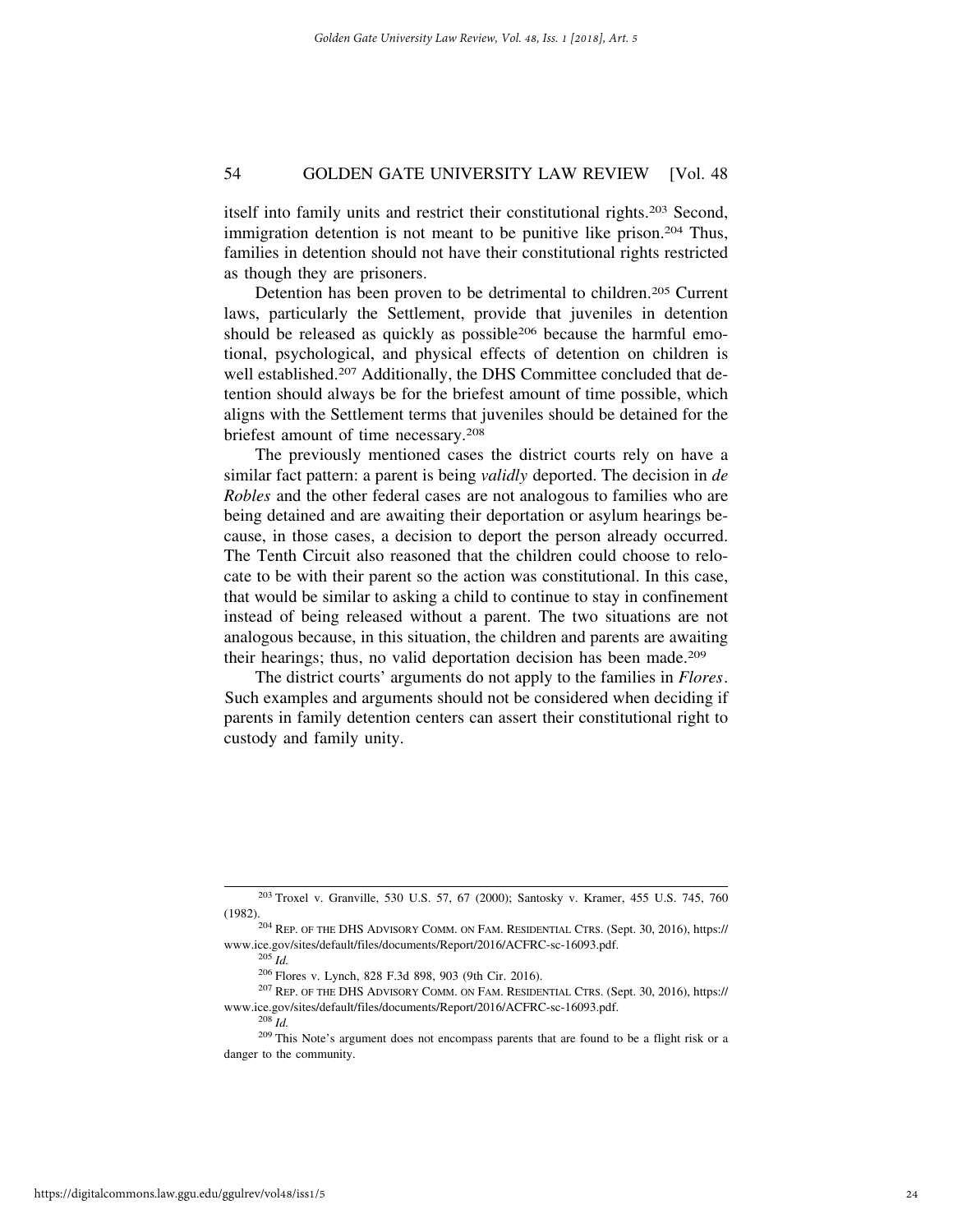#### *3. Separating Families is a Liberty Violation*

The relationship between a parent and child is constitutionally protected and a fundamental liberty interest.210 A parent's immigration detention should not cause his or her constitutional protections to be stripped away. A parent, whether in the United States legally or not, is afforded protection under the U.S. Constitution and that protection should include the right to raise his or her child and keep the family unit intact.211

First, in determining if the separation of family members in detention centers is constitutional, the standard the courts should apply is the "best interest of the child" standard.<sup>212</sup> The "best interest of the child" standard is recognized nationally, and although the Supreme Court held it is not the constitutional standard, all 50 states, the District of Columbia, and the U.S. territories, have statutes that require a "child's best interests" be considered whenever certain decisions are made concerning a child's custody and it is the standard that is applied in state court proceedings.213 It is in the "best interest of the child" that a child being detained with his or her parent, also be released with his or her parent.<sup>214</sup> The Supreme Court already held in the original *Reno v. Flores* litigation that release of a child to another family member or "responsible adult" is not a fundamental liberty interest, but being released to a parent is a recognized right.215

Additionally, a presumption exists that "fit" parents act in the best interests of their child.216 Currently, these are parents and children in detention that are waiting for a decision regarding their deportation or asylum claims.217 It is unlikely a court would find that the parents are a threat to their children, or "unfit" under the common state standards because the parents are currently being detained with their children. Furthermore, parental unfitness must be proven by clear and convincing

<sup>210</sup> Troxel v. Granville, 530 U.S. 57, 65-66 (2000); Quilloin v. Walcott, 434 U.S. 246, 255

<sup>(1978).211</sup> Zadvydas v. Davis, 533 U.S. 678, 693 (2001); Reno v. Flores, 507 U.S. 292, 301-02 (1993). <sup>212</sup> REP. OF THE DHS ADVISORY COMM. ON FAM. RESIDENTIAL CTRS. (Sept. 30, 2016), https://

www.ice.gov/sites/default/files/documents/Report/2016/ACFRC-sc-16093.pdf.

<sup>213</sup> U.S. Dep't of Health and Hum. Servs., *Determining the Best Interest of the Child,* CHILD. BUREAU, https://www.childwelfare.gov/pubPDFs/best\_interest.pdf#page=2&view=Best%20interests %20definition (last updated March 2016).

<sup>214</sup> REP. OF THE DHS ADVISORY COMM. ON FAM. RESIDENTIAL CTRS. (Sept. 30, 2016), https:// www.ice.gov/sites/default/files/documents/Report/2016/ACFRC-sc-16093.pdf.

<sup>215</sup> *Flores*, 507 U.S. at 294.

<sup>216</sup> Troxel v. Granville, 530 U.S. 57, 67 (2000).

<sup>217</sup> REP. OF THE DHS ADVISORY COMM. ON FAM. RESIDENTIAL CTRS. (Sept. 30, 2016), https:// www.ice.gov/sites/default/files/documents/Report/2016/ACFRC-sc-16093.pdf.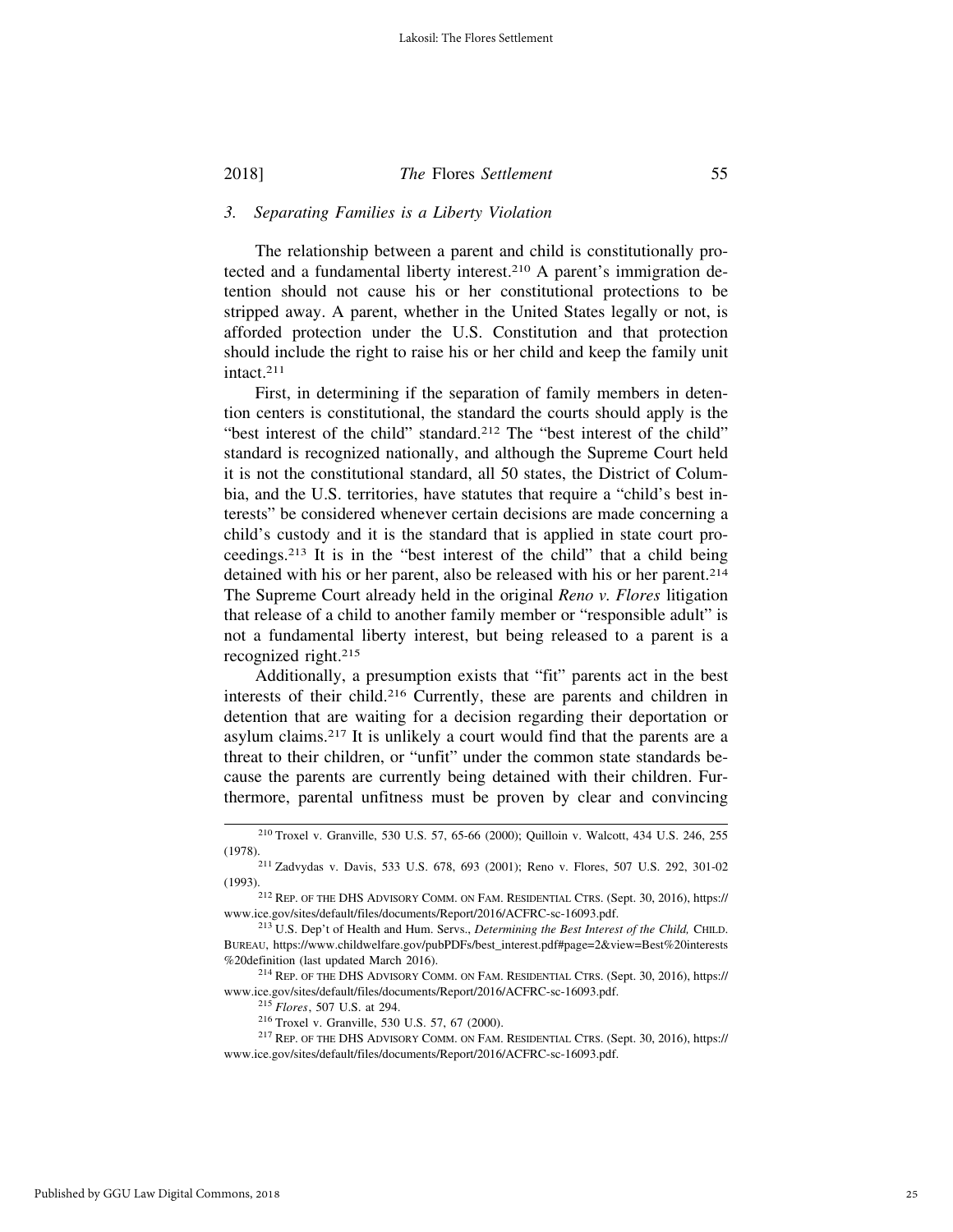evidence.218 Since no hearing nor adjudication has occurred, and the parents are detained alongside their children, the government breaking apart the family unit by not releasing the members simultaneously is an infringement on the families' liberty interests.

Second, although in some instances the Supreme Court has recognized that the government can limit constitutional freedoms, those instances are inapposite to the families being detained in this case. Families in detention centers have not had any adjudication occur, thus, the families' constitutional protections cannot simply be revoked because they are awaiting their pending immigration hearings. Additionally, detention is constitutional when an individual is awaiting deportation.<sup>219</sup> However, it is not constitutional to infringe on the parents' right to custody simply because the government chooses to keep the parent detained pending an immigration decision. In all of the above-mentioned scenarios, the courts did not recognize the parents' loss of their fundamental rights as unconstitutional because a legally recognized decision, such as being in prison for violating a criminal law, had taken place.<sup>220</sup>

The government has the right to detain the parents and children, however, the constitutional violation occurs when the government breaks up the family unit to keep the parent detained. The government cannot break up a family simply because it has the parent and child detained together. The Ninth Circuit's holding requires the government to release *all* juveniles, including those in family detention centers, as quickly as possible under the terms of the Settlement.221 If the government is not releasing children as quickly as possible, it is in breach of the Settlement.222

Current research and data indicate that most families in family detention centers are seeking and are likely to be found eligible for asylum.223 Such families are being detained while awaiting that determination, which means the family could ultimately stay in the United States if their fear is found credible and would not be deported.224 Nothing has been decided, and no other form of adjudication has occurred, other than the family being placed in detention for being in the country illegally, which is not a federal crime.<sup>225</sup> Since a judgment has

<sup>218</sup> *Troxel*, 530 U.S. at 67; Santosky v. Kramer, 455 U.S. 745, 774, 759, 769 (1982).

<sup>219</sup> Zadvydas v. Davis, 533 U.S. 678, 690 (2001).

<sup>220</sup> Overton v. Bazzetta, 539 U.S. 126, 131 (2003).

<sup>221</sup> Flores v. Lynch, 828 F.3d 898, 903 (9th Cir. 2016).

<sup>223</sup> REP. OF THE DHS ADVISORY COMM. ON FAM. RESIDENTIAL CTRS. (Sept. 30, 2016), https:// www.ice.gov/sites/default/files/documents/Report/2016/ACFRC-sc-16093.pdf. <sup>224</sup> *Id.*

<sup>225</sup> R.I.L-R v. Johnson, 80 F. Supp. 3d 164, 171 (D.D.C. 2015).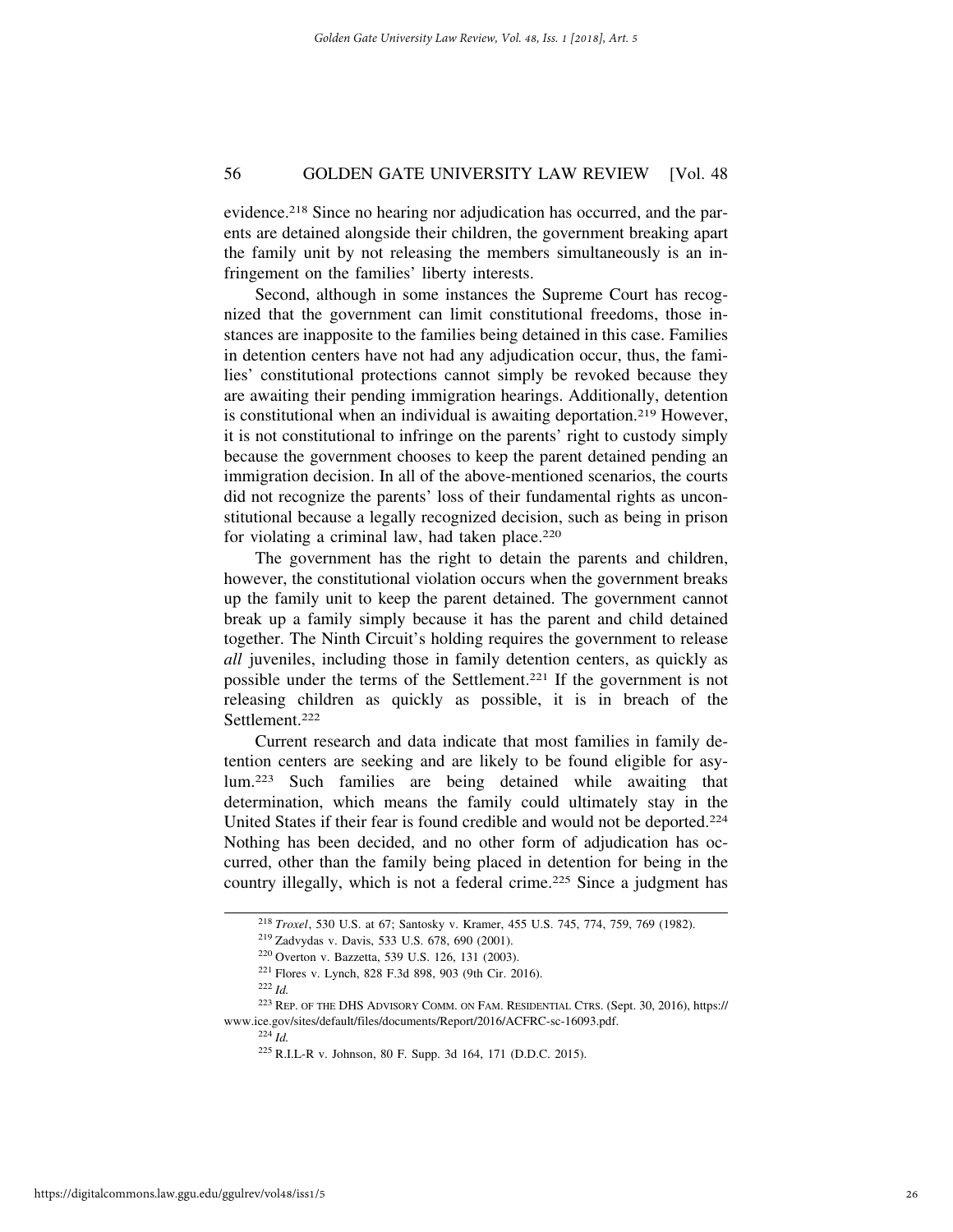not been entered, the government severing the parents' fundamental liberty interest in caring for and raising their child is unconstitutional if less restrictive means are available.

Therefore, the government releasing children and detaining parents deprives parents of their fundamental right to raise and retain custody of their children. As custody and family unity are established fundamental rights, the courts should apply the strict scrutiny test.226

#### C. INFRINGEMENT BY THE GOVERNMENT

In considering whether a violation of a right has occurred, the Supreme Court considers "the directness and substantiality of the interference."227 The DHS Committee concluded that the current government detention system manages migrants and their children as if they are pretrial defendants or convicted inmates.228 Such behavior "diminishes their self-esteem; impedes their access to the asylum system; negates their status as parent, protector, and provider; undermines family relationships; and contributes to the erosion of their physical, psychological, and social well-being, all of which are contrary to ICE's express commitment to creating a safe place."229 The DHS Committee included in its 2016 report that "recent evidence suggests that some families are separated and adults detained and placed in expedited removal or reinstatement proceedings while children are sent to the Office of Refugee Resettlement."230

Additionally, a statement made in March 2017, by Homeland Security Secretary John Kelly, further supports direct evidence of government infringement.231 In an attempt to deter illegal immigration from Mexico, Kelly told CNN news that DHS is considering separating children from parents caught crossing the border.232 Mr. Kelly's proposal would result in the parent being detained, while any accompanying children would either be placed in government care or sent to live with any relatives present in the United States.233

<sup>226</sup> Troxel v. Granville, 530 U.S. 57, 65 (2000).

<sup>227</sup> ERWIN CHEMERINSKY, CONSTITUTIONAL LAW 938 (4th ed. 2013).

<sup>228</sup> REP. OF THE DHS ADVISORY COMM. ON FAM. RESIDENTIAL CTRS. (Sept. 30, 2016), https:// www.ice.gov/sites/default/files/documents/Report/2016/ACFRC-sc-16093.pdf.

 $^{229}$ *Id.* 

<sup>230</sup> *Id.*

<sup>231</sup> Samantha Schmidt, *DHS is Considering Separating Mothers and Children Who Cross the Border Illegally,* WASH. POST (Mar. 7, 2017), https://www.washingtonpost.com/news/morning-mix/ wp/2017/03/07/dhs-is-considering-separating-mothers-and-children-who-cross-the-border-illegally/ ?utm\_term=.84c35d460c58.

<sup>232</sup> *Id.*

<sup>233</sup> *Id.*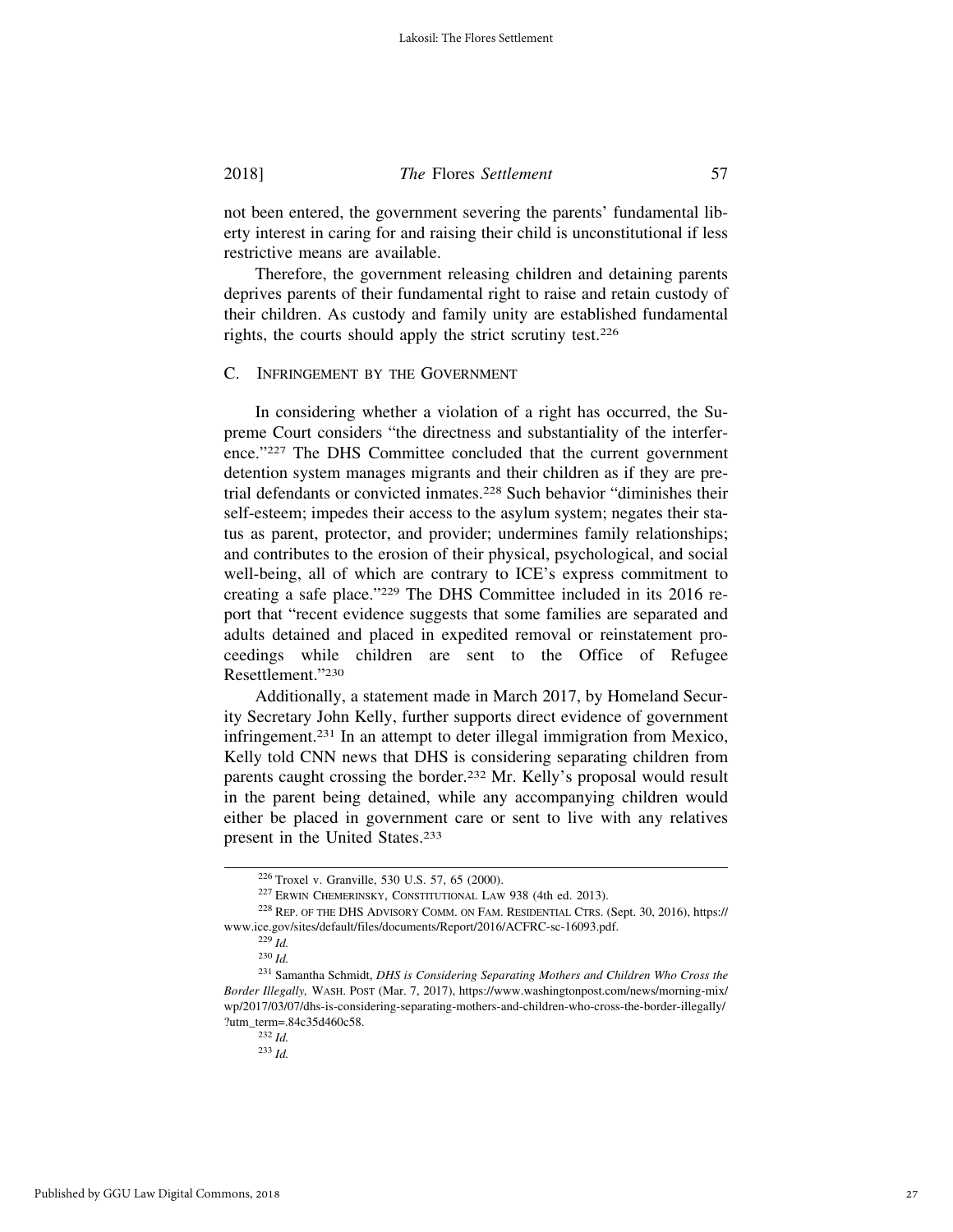Keeping parents detained while releasing children infringes on the parents' custody rights because parents would no longer have custody of their children while being detained. The parents could not care for and nurture the children while in detention. The DHS Committee's reported findings and the statements made by Homeland Security Secretary John Kelly supports direct and substantial interference and infringement by the government on the parents' fundamental right to custody of their child. The government not only infringes on the fundamental right of custody when it releases children without their parents, but it would also infringe on that right if it were to separate the families immediately after taking them into custody. The government not releasing families together directly interferes with the fundamental right of custody and family unity.

D. GOVERNMENT INFRINGEMENT INTENDED TO ACHIEVE A COMPELLING INTEREST

Since the government is infringing on the parents' fundamental right to custody and family unity, the strict scrutiny test should be applied. Heightened scrutiny applies to government actions when a fundamental right is at stake.234 Under the strict scrutiny test, if a right is deemed fundamental, the government must justify the infringement by presenting a compelling governmental interest.235 The Supreme Court has not established or articulated criteria for determining whether a claimed purpose is deemed "compelling."236 However, the Supreme Court has established that the burden is on the government to persuade the court that a vital interest is served by the action at issue.237 The Supreme Court has recognized compelling government interests such as winning a war, assuring children receive adequate care, and preventing flight.<sup>238</sup>

The Supreme Court has identified a potential pair of interests that, under certain circumstances, can justify the detention of noncitizens awaiting immigration proceedings.239 These include "preventing flight and protecting the community from aliens found to be specially dangerous."240 However, in *Zadvydas,* the Supreme Court held "that because

<sup>234</sup> Reno v. Flores, 507 U.S. 292, 301-02 (1993); *see also* Plyler v. Doe, 457 U.S. 202, 216-17

<sup>&</sup>lt;sup>235</sup> ERWIN CHEMERINSKY, CONSTITUTIONAL LAW 938 (4th ed. 2013); *Flores*, 507 U.S. at 301-02.

<sup>236</sup> *Id.*

<sup>237</sup> *Id.*

<sup>238</sup> *Id.*; *see* Korematsu v. United States, 323 U.S. 214 (1944); Zablocki v. Redhail, 434 U.S. 374 (1978); Zadvydas v. Davis, 533 U.S. 678 (2001).

<sup>239</sup> R.I.L-R v. Johnson, 80 F. Supp. 3d 169, 188 (2000).

<sup>240</sup> *Id.*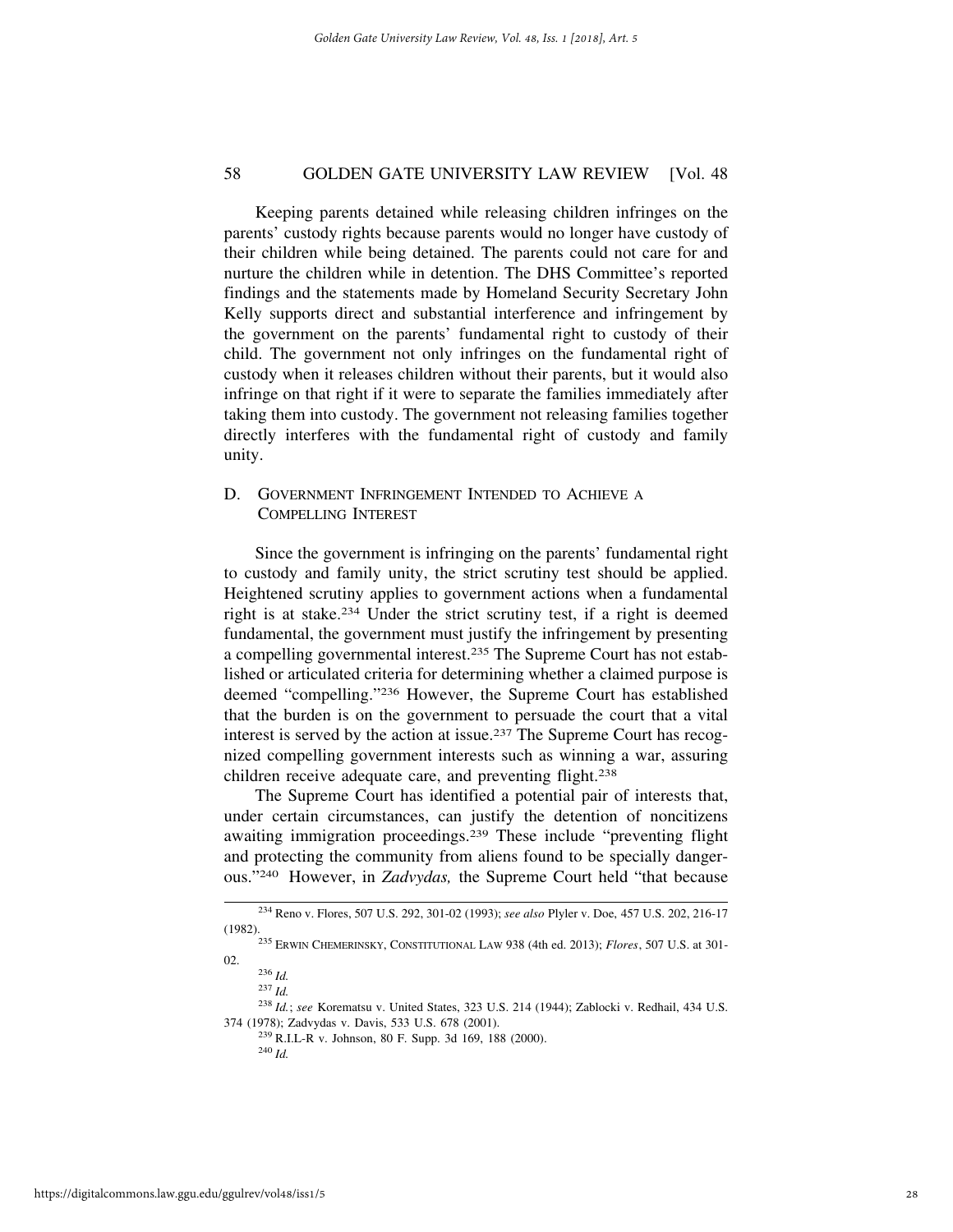those potentially legitimate justifications were weak or nonexistent when applied to *indefinite* detention, such detention raised serious constitutional concerns."241 Additionally, the District Court for the District of Columbia recently held that the "[i]ncantation of the magic words 'national security' without further substantiation is simply not enough to justify significant deprivations of liberty."242

In this case, the government could argue or attempt to persuade the court that its compelling government interest in not releasing parents with their children is a matter of "national security."<sup>243</sup> Although national security can be a legitimate governmental interest, the government would be required to justify its actions and not rely solely on the words "national security."<sup>244</sup> The family unit should be released simultaneously unless the government establishes that the parent poses a higher risk to national security than the child. Additionally, the government breaking up a family does not clearly align with protecting the nation's borders.

It is unlikely the government could demonstrate why keeping parents in detention longer than a child is necessary for "national security," but even if it were found to be a legitimate compelling interest, a less restrictive means is available that could still provide national security.

#### E. LESS RESTRICTIVE MEANS AVAILABLE

The final step in a Substantial Due Process analysis is to determine if the action is narrowly tailored to achieve the compelling government interest and to determine if any less restrictive alternatives exist.<sup>245</sup> For the government's action to be constitutional and survive strict scrutiny, it must prove a less restrictive alternative does not exist to achieve its compelling interest.246

<sup>241</sup> *Id.*

<sup>242</sup> *Id.* at 190.

<sup>&</sup>lt;sup>243</sup> It is not clear what the government would argue as its compelling interest. This Note hypothetically argues the government's interest would be "national security," which has been offered in many immigration actions. *See R.I.L-R*, 80 F. Supp. 3d at 189; Washington v. Trump, 847 F. 3d 1151, 1161-1164 (9th Cir. 2017). However, the government could raise other compelling interests that this Note does not address, such as the concern of ensuring appearances at legal proceedings. Regardless of the compelling interest given, less restrictive means exist; thus, it is unlikely the government separating parents and children would be found constitutional for any given reason.

<sup>244</sup> R.I.L-R v. Johnson, 80 F. Supp. 3d 169, 190 (2000). This Note does not argue for the right of release for parents who are considered a flight risk because that is a recognized reason for the government to continue detention. Additionally, if a parent is determined to be dangerous, the parent should not have custody of their child in or out of the family detention center.

<sup>245</sup> ERWIN CHEMERINSKY, CONSTITUTIONAL LAW 938 (4th ed. 2013); Reno v. Flores, 507 U.S. 292, 301-02 (1993).

<sup>246</sup> REP. OF THE DHS ADVISORY COMM. ON FAM. RESIDENTIAL CTRS. (Sept. 30, 2016), https:// www.ice.gov/sites/default/files/documents/Report/2016/ACFRC-sc-16093.pdf.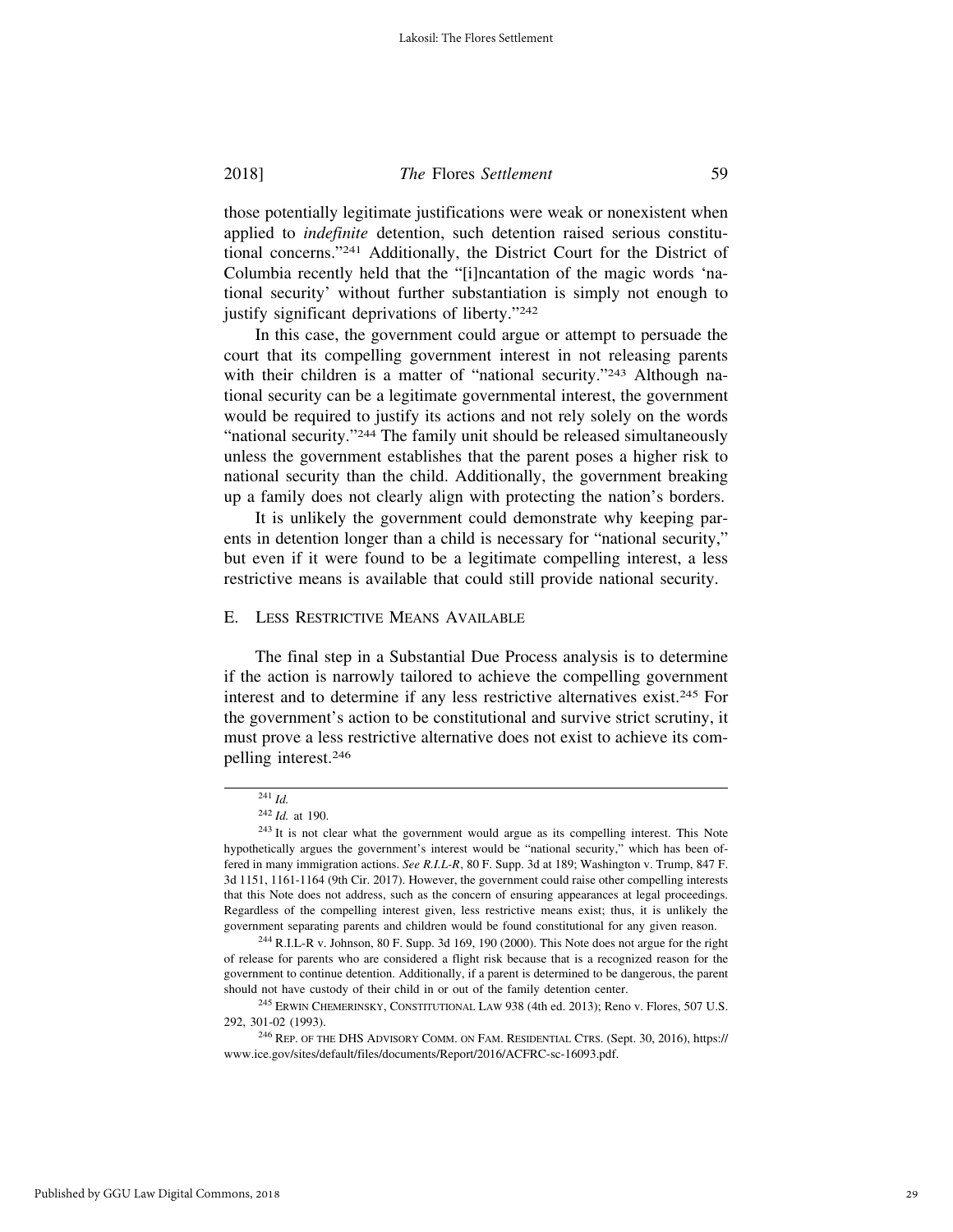DHS has used various less restrictive alternatives in the past. DHS may release individuals from detention on their own recognizance, parole, bond, or with conditions of supervision.247 Currently, a probationary condition that is commonly imposed requires the noncitizen to enroll in the Intensive Supervision Appearance Program ("ISAP").248 ICE is also piloting a case management-based alternatives-to-detention program for families.249 Any of these alternatives to detention, *i.e.* released on their own recognizance and or parole,250 would allow parents to remain with their children and make custody decisions.

Instead of breaking up the family unit, the government can release the parents when the children are released and utilize alternatives in order to protect the nation. These alternatives to breaking families apart should and need to be used to prevent the government's intrusion on the parents' fundamental rights. The government not releasing parents and children together does not pass the strict scrutiny test; therefore, the government action is unconstitutional.

#### III. CONCLUSION

Since a deportation decision has not yet occurred, clear and convincing evidence as to the parent's "fitness" has not been presented, and it is in the best interest of the child to remain with his or her parents, the government not releasing parents and children together deprives parents of their fundamental right to raise and have custody of their children. Additionally, the government infringement of separating parents and children is unlikely intended to achieve the compelling interest of "national security," and less restrictive means exists, such as being released on their own recognizance. Furthermore, the government action is not narrowly tailored to achieve that purpose, therefore the government infringement does not pass strict scrutiny. Thus, the government action of breaking the family unit apart is unconstitutional.

<sup>247</sup> *Id.*

<sup>&</sup>lt;sup>248</sup> *Id.* ISAP is a DHS program which requires migrants to wear ankle monitors, have employment verification, curfew checks, and usually requires telephone or in-person check-ins. Jason Fernandes, *Alternatives to Detention and the For-Profit Immigration System,* CTR. FOR AM. PRO-GRESS (June 9, 2017), https://www.americanprogress.org/issues/immigration/news/2017/06/09/4339 75/alternatives-detention-profit-immigration-system/. The author of this Note does not advocate for the use of ISAP.

<sup>249</sup> REP. OF THE DHS ADVISORY COMM. ON FAM. RESIDENTIAL CTRS. (Sept. 30, 2016), https:// www.ice.gov/sites/default/files/documents/Report/2016/ACFRC-sc-16093.pdf.

<sup>250</sup> Lazaro Zamora, *What You Need to Know: Immigrant Family Detention,* BIPARTISAN POL'Y CTR. (Aug. 27, 2015), http://bipartisanpolicy.org/blog/what-you-need-to-know-immigrantfamily-detention/.